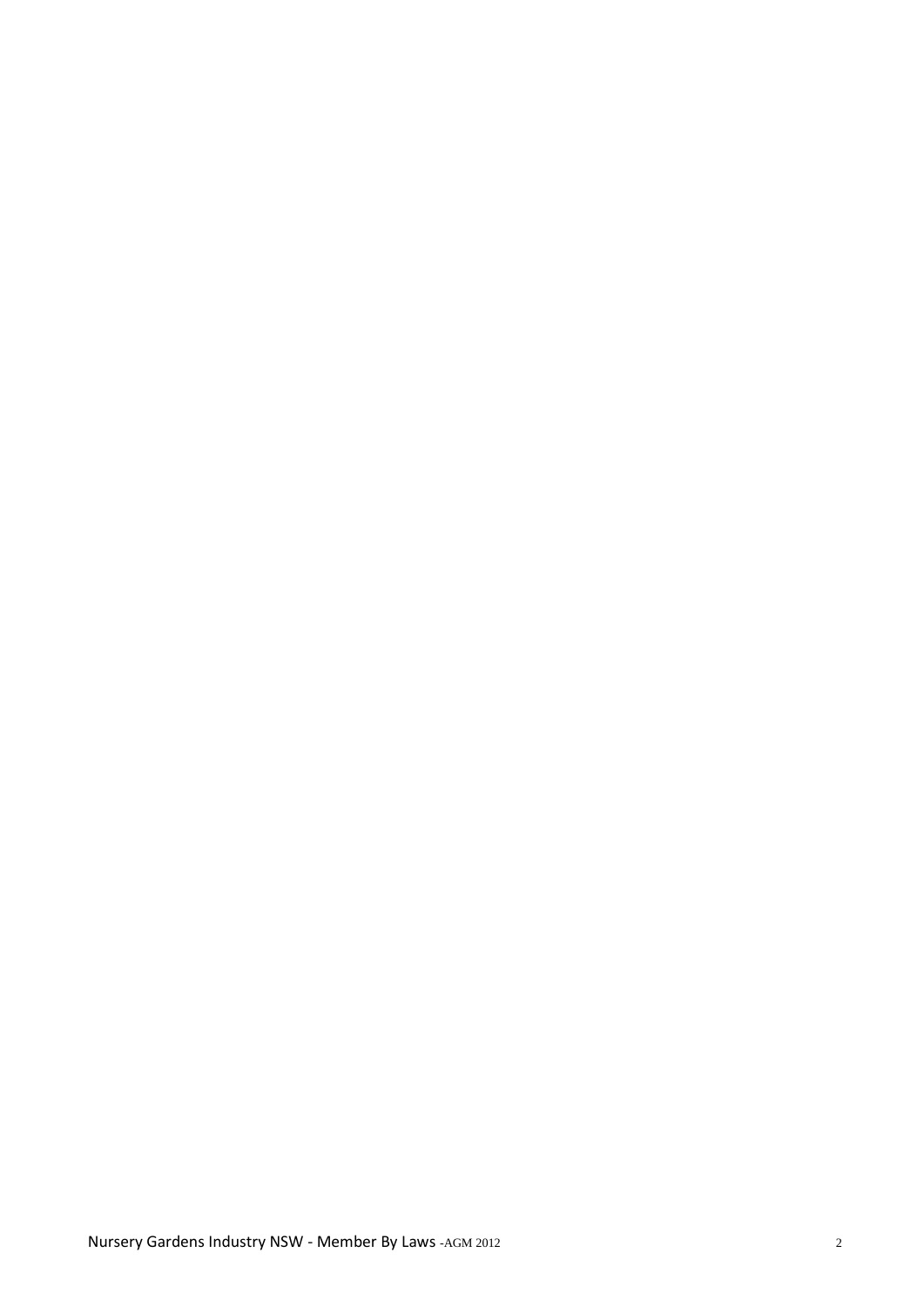#### **POLICY**

#### **PAGE**

| 1.  |  |
|-----|--|
| 2.  |  |
| 3.  |  |
| 4.  |  |
| 5.  |  |
| 6.  |  |
| 7.  |  |
| 8.  |  |
| 9.  |  |
| 10. |  |
| 11. |  |
| 12. |  |
| 13. |  |
| 14. |  |
| 15. |  |
| 16. |  |
| 17. |  |
| 18. |  |
| 19. |  |
| 20. |  |
| 21. |  |
| 22. |  |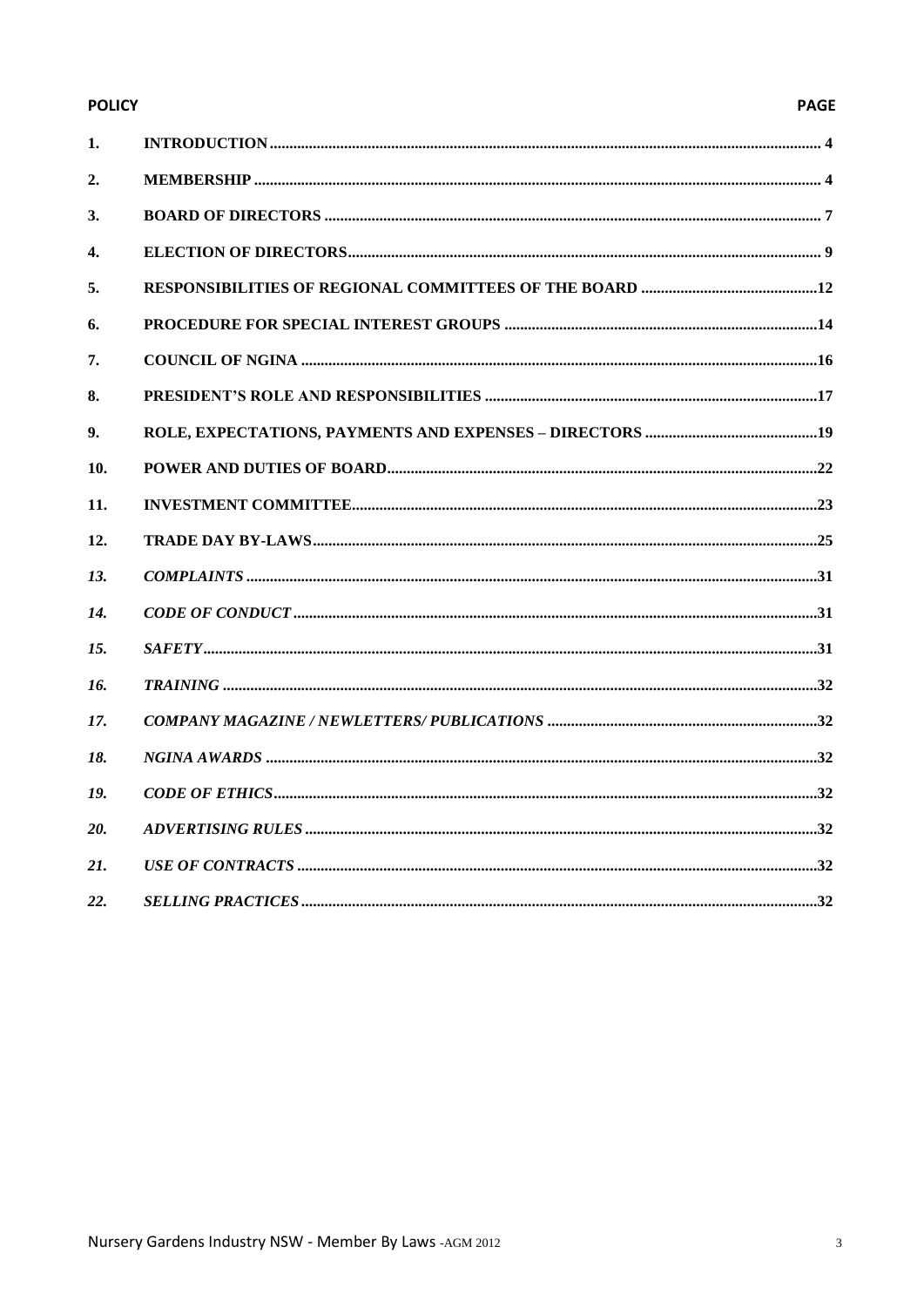#### <span id="page-3-0"></span>**1. Introduction**

The policies set out in this Manual comprise Rules made or adopted by the Board of the Nursery & Garden Industry NSW & ACT Limited (The Company), which are current and in force as at the date of issue of this Manual.

All Rules set out in this Manual are to be read in conjunction with the Constitution of Nursery & Garden Industry NSW & ACT Limited and where any conflict arises, the Constitution prevail, so that a Rule is invalid if inconsistent with any article.

Any reference in the manual to "NGINA" is a reference to the Company, Nursery & Garden Industry NSW & ACT Limited (ABN 36 001 075 574).

This Manual contains all the Rules in operation as at the  $30<sup>th</sup>$  September 2012, and is published by order of the Board at that date.

#### <span id="page-3-1"></span>**2. Membership**

| <b>Version Number</b>                       |  | 1                                                                                                                                              |
|---------------------------------------------|--|------------------------------------------------------------------------------------------------------------------------------------------------|
| <b>Responsibility</b>                       |  | <b>Company Secretary</b>                                                                                                                       |
| Date last updated/<br>approved by the Board |  | 18 November 2009                                                                                                                               |
| <b>Location of original policy</b>          |  | Hard Copy is located in Board Room at NGINA office<br>and an electronic copy is stored on the File Server<br>and published on www.ngina.com.au |
| <b>References</b>                           |  | Refer to Member Benefits and application form                                                                                                  |

#### **Overview**

(Overview of who can apply for membership and the process for application)

A Membership Application Kit will be forwarded to prospective Members. The Kit should include -

- Membership Application Form
- NGINA Policies & Procedures

All applications must include the signature of a proposer who must be a full (not provisional) financial member of the Association.

The NGINA Office will check trade and customer references. The authorisation for this to be undertaken is contained in the Membership Application Form. NGINA may, in addition to the above, contact other sources to determine bone fides.

Applicants will also be required to provide written confirmation that they have in place a minimum of \$10 Million Public Liability cover for its business.

A Membership Committee of at least 2 will be appointed to review each applicant. This committee will be chaired by a Committee Member.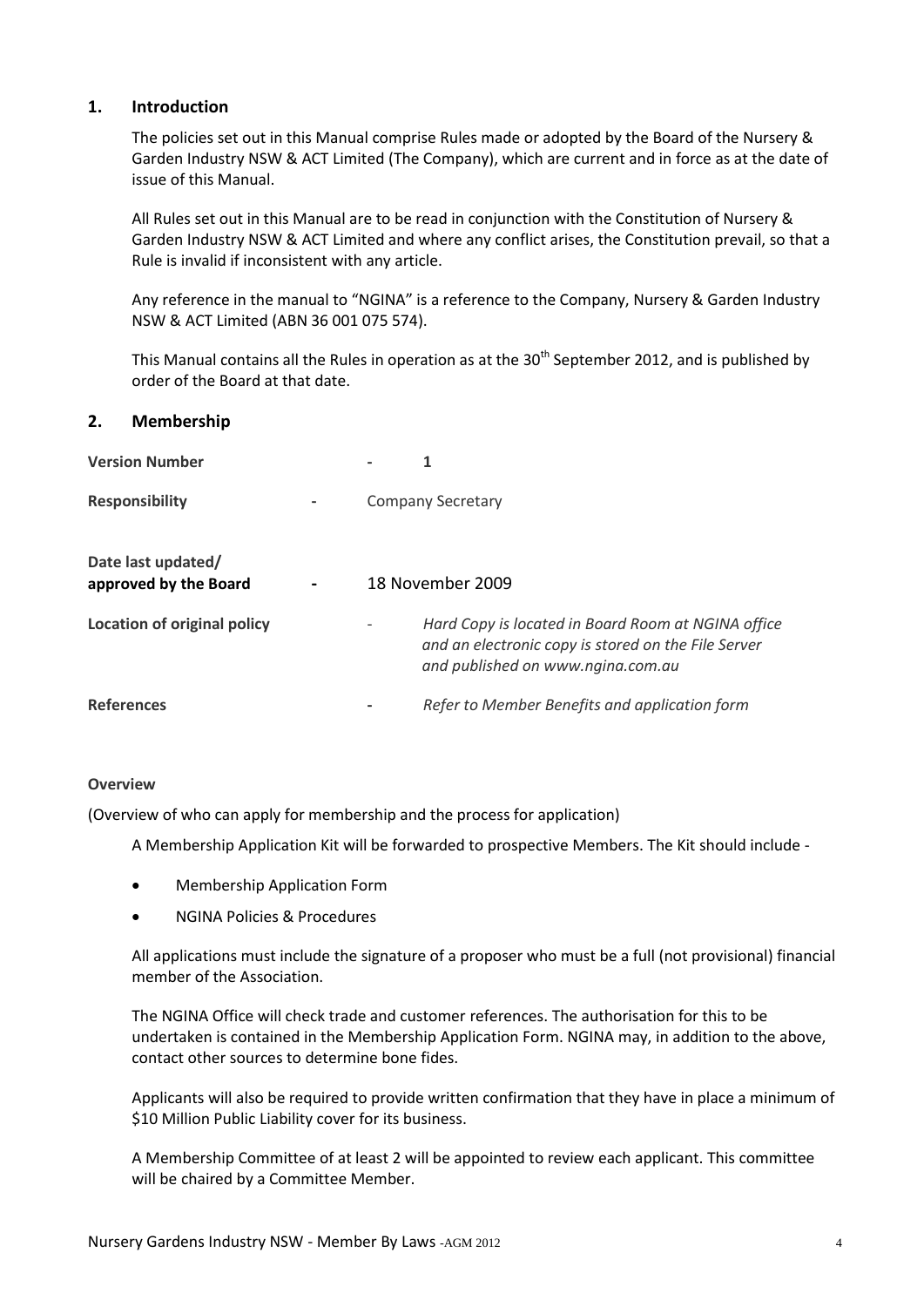The Membership Committee will consider the following matters:

- a) The length of time in the relevant business and the Applicant's general business standing and reputation.
- b) Validity of all current insurance policies held by the applicant including Public Liability Insurance.
- c) The category in which membership is to be listed.
- d) The knowledge and experience of the applicant in the intended area of operation including educational background and attendance at NGINA training courses.
- f) Whether the applicant has agreed to accept mediation decisions of NGINA.
- g) Whether the applicant understands and accepts the NGINA Constitution, Policy & Procedures and Code of Ethics.
- h) Whether the applicant accepts full compliance with all legal obligations including statutory requirements.

After the review and after examining any additional documentation provided by the applicant, or any written evidence from existing members, the Membership Committee shall make a recommendation to the Board as to whether the application should be accepted or rejected, or should be delayed or deferred for a nominated period of time, either on the basis that a further application should then be made, or that the Committee should consider the present application at a future nominated date.

#### 2.1 **Membership Categories**

- 1. Industry Member (Full) means a person undertaking Industry Business. An Industry Member who qualifies as a Financial Member shall be entitled to:
	- a) vote at all Member meetings;
	- b) stand for election as a Director; and
	- c) access Member services and benefits as outlined in these Member By Laws.
- 2. Honorary Member means any person that in the opinion of the Board is deserving of Honorary Membership. While Honorary Membership ordinarily shall not exceed twelve months, it may be permanently bestowed on a person who has been associated with and who has contributed in an exceptional manner to the Industry or to the Company. A Honorary Member shall be entitled to:
	- a) appointment as a Director; and
	- b) access Member services and benefits as outlined in these Member By Laws.
- 3. Life Member means a person who has rendered distinguished and meritorious service to the Industry and who after investigation and recommendation of the Board is elected at a General Meeting by Special Resolution. A Life Member who qualifies shall be entitled to:
	- a) vote at all Member meetings; and
	- b) access Member services and benefits as outlined in these Member By Laws.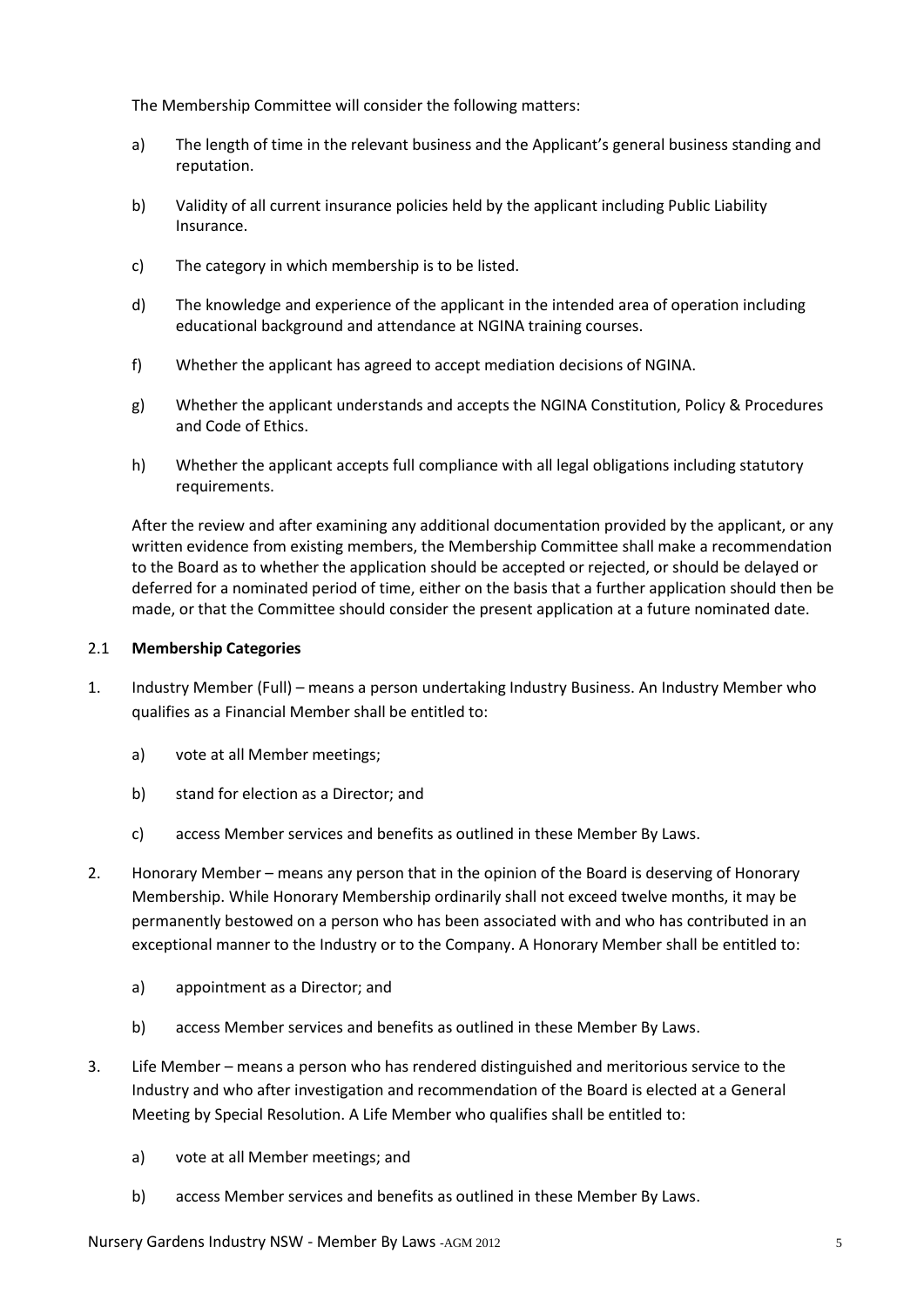- 4. Affiliate Member means a person who is associated to the Industry by reason of teaching or training or any other involvement with the Industry and the Company. An Affiliate Member who qualifies as a Financial Member shall be entitled to:
	- a) appointment as a Director; and
	- b) access Member services and benefits as outlined in these Member By Laws.
- 5. Student Member means a person undertaking Industry Business who is not eligible to become an Industry Member. A Student Member who qualifies as a Financial Member shall be entitled to:
	- a) access Member services and benefits as outlined in these Member By Laws.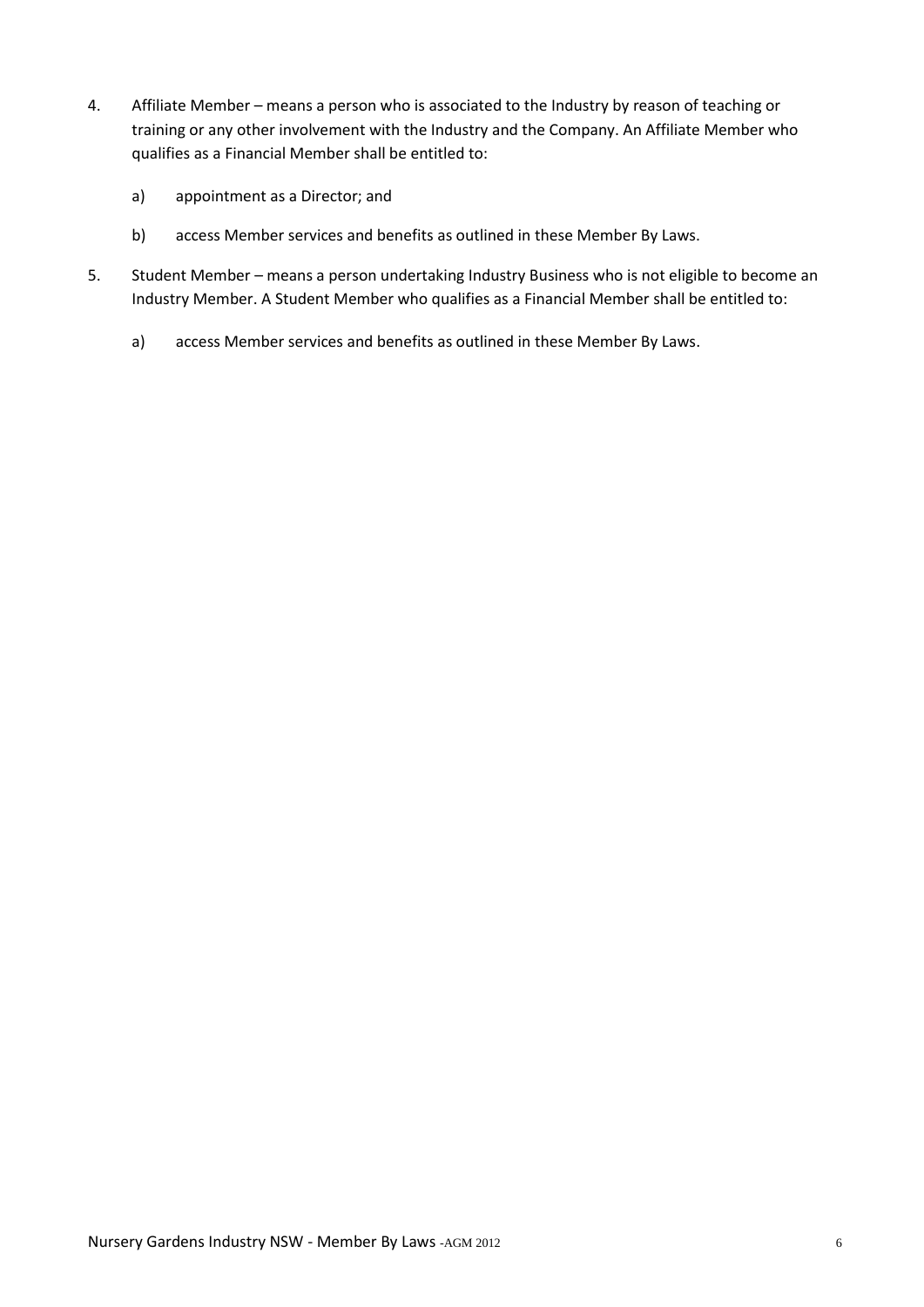#### <span id="page-6-0"></span>**3. BOARD OF DIRECTORS**

| <b>Version Number</b>                       |     | 1                                                                                                                                              |
|---------------------------------------------|-----|------------------------------------------------------------------------------------------------------------------------------------------------|
| <b>Responsibility</b>                       |     | <b>Company Secretary</b>                                                                                                                       |
| Date last updated/<br>approved by the Board | New |                                                                                                                                                |
| <b>Location of original policy</b>          |     | Hard Copy is located in Board Room at NGINA office<br>and an electronic copy is stored on the File Server<br>and published on www.ngina.com.au |
| <b>References</b>                           |     | Refer to Constitution, Board Matters folder on File Server.                                                                                    |

#### 3.1 Overview

Board Members are elected or appointed onto the Board in accordance with the company's Constitution. All new Board members are required to complete a 1-day induction (including corporate responsibility briefing, portfolio explanation/ goal setting, confidentiality and conflict of interest instruction and governance process training). The Induction program for new Board members will be approved and authorised by the Board and may be varied from time to time and is managed by the Company secretary.

Each elected Board member will be expected to carry out their duties in accordance with the various legal and regulatory requirements and to always act in the best interest of the NGINA and its members.

Each Board member may be allocated responsibility for a nominated portfolio and/ or membership category and is expected to undertake these responsibilities in accordance with the instructions from the Board.

As identified in the Constitution the Board has the authority to establish a committee and to delegate appropriate authority to each committee. When establishing a committee the Board will document a Charter for each committee which includes:

- **•** Composition
- Roles and responsibilities
- Delegated Authority
- Reporting responsibilities
- Meeting time

Each committee will be able to nominate a Chair and determine meeting dates and agenda for meetings.

#### 3.2 Board Portfolios

Each Board Member may be allocated a portfolio, and/ or asked to form a working Sub-Committee for that portfolio. Current portfolios are:

List of portfolios and roles of each

The purpose of Sub-Committees is:

- a) To spread the workload more evenly amongst Members
- b) To gain a wider Member input to help formulate Policy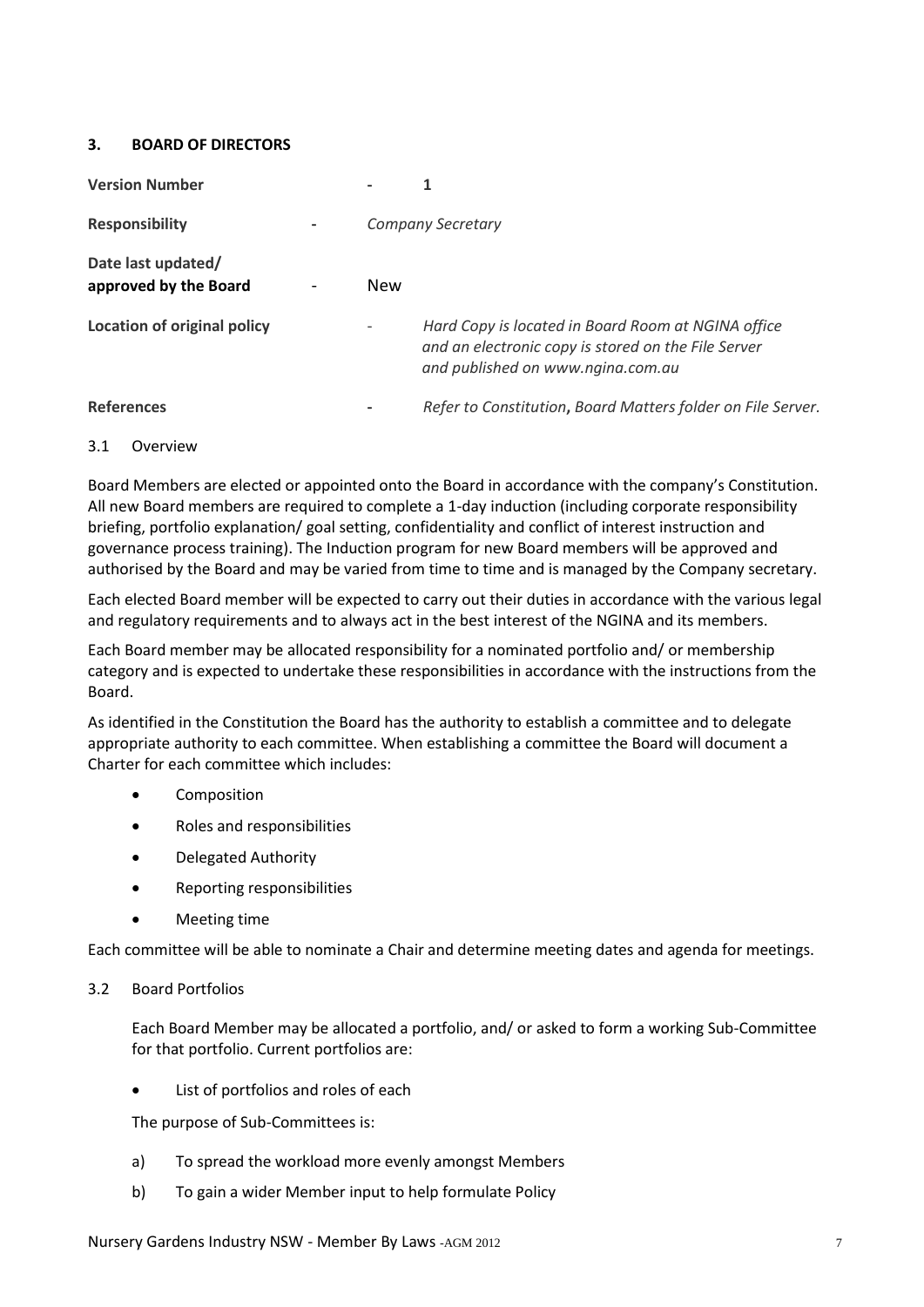c) To groom, train, and evaluate future Board Members

The function of a Sub-Committee is to provide input into the formulation of Policy as a recommendation to the Board, which may or may not approve such recommendations with or without amendments.

A Sub-Committee has no power of its own to give directions to any member or the Manager or to otherwise implement Policy. A Sub-Committee may meet as the workload demands, as determined by its Chairman.

Sub-Committees should be formed in the following portfolios:

- a) Accreditation
- b) Grievance (complaints and disciplinary)
- c) Finance and Investment
- d) Training and Education
- e) Trade Day
- f) Events
- 3.3 CREDENTIALS OFFICER

The Board shall appoint a Credentials Officer for general supervision of all Grievance matters (complaints handling, dispute resolution and disciplinary procedures), to ensure they are carried out in accordance with the requirements of the Constitution of the Company and of these By Laws, as well as appropriate principles of procedural fairness or natural justice and/or other applicable laws.

The Credentials Officer must be a member of, or a nominated representative of a member of the Company, but need not necessarily be a member of the Board.

The Credentials Officer shall be the appointed Chair of the Grievance Committee.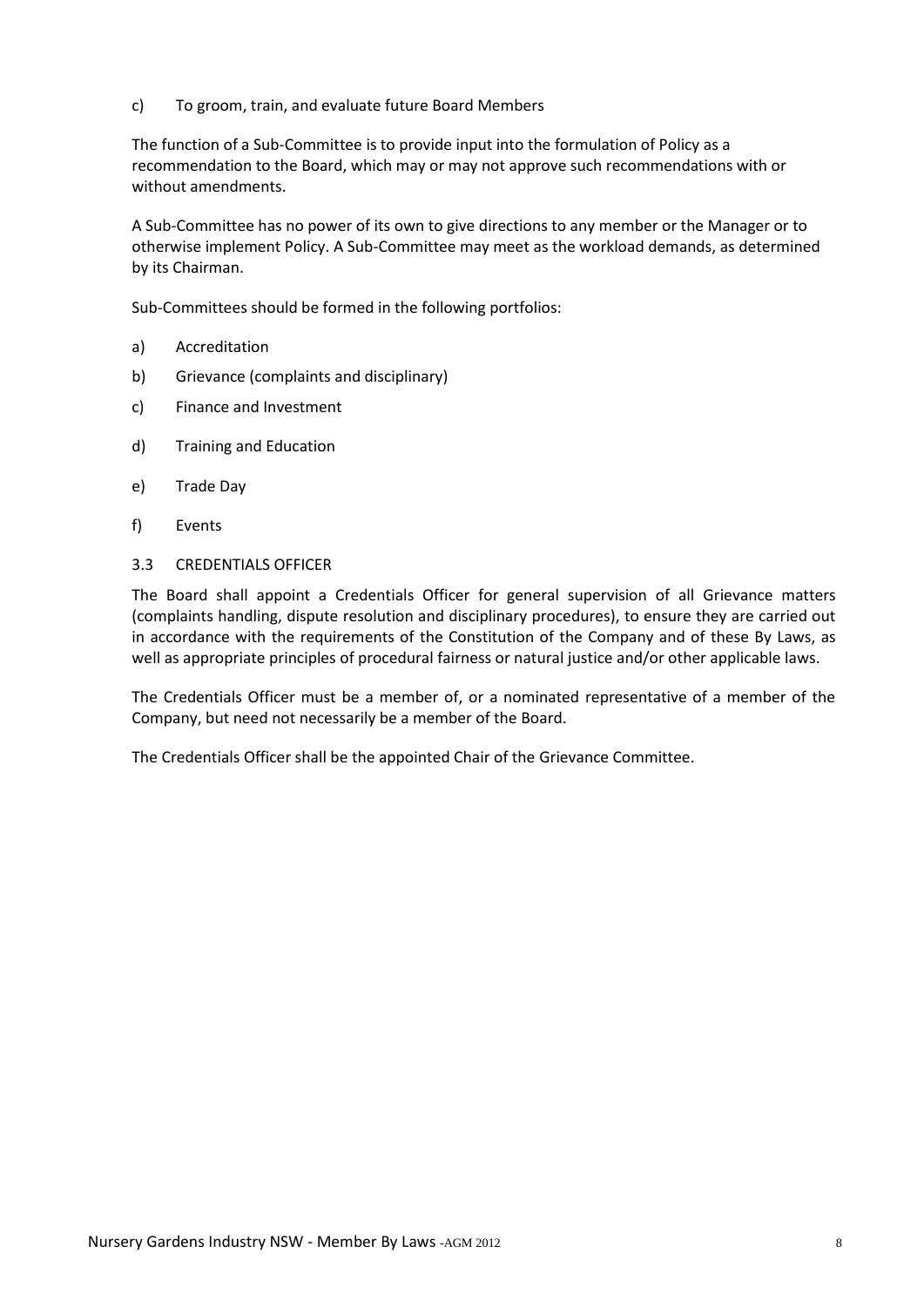#### <span id="page-8-0"></span>**4. ELECTION OF DIRECTORS**

| <b>Version Number</b>                       |            |                                                                                                                                                |
|---------------------------------------------|------------|------------------------------------------------------------------------------------------------------------------------------------------------|
| <b>Responsibility</b>                       |            | (Identify the person within the organisation<br>responsible for updating or maintaining this policy)                                           |
| Date last updated/<br>approved by the Board | <b>New</b> |                                                                                                                                                |
| Location of original policy                 |            | Hard Copy is located in Board Room at NGINA office<br>and an electronic copy is stored on the File Server<br>and published on www.ngina.com.au |
| <b>References</b>                           |            | Refer to Constitution, Board Matters folder on File Server.                                                                                    |

#### 4.1 Overview

This procedure aims to set out the rules governing the nomination for and election of directors of the Company. Any member (other than a student member) may nominate an eligible person for election as a director. The eligible person must either be a current individual member of NGINA or a nominee of a current corporate member.

The nomination shall be in writing and delivered to the NGINA office not later than 14 days before the date upon which the postal ballot of members for the election is to be conducted. The nomination shall require a seconder.

The nomination form shall carry an endorsement signed by the nominee indicating his or her consent to act as a director.

#### 4.2 NOMINATIONS FOR DIRECTOR

- a) Not less than eight (8) weeks prior to the date fixed for the general meeting, the Board shall appoint an independent returning officer who is not a member or employee of the NGINA to be the returning officer.
- b) Not less than seven (7) weeks prior to the general meeting, the Secretary shall invite nominations to become a Director of NGINA to fill any vacancies on the Board. Such nominations shall be posted to the Secretary so as to reach him at the registered office of the Company or be handed to that office before 4p.m. on the date appointed as the date for closing of nominations.

Nominations shall be on a form provided by the Board and shall clearly show the name, and be signed by the nominee. In any case where the nominee is the employee of a member, then that member must in writing, acknowledge approval of such nomination.

A nomination closing date shall be fixed not less than four (4) weeks prior to the date of the annual general meeting when the Secretary shall declare the nominations closed and certify the returning officer that at the date of nominations, candidates are financial members of the Company. A nomination of a non-financial member shall be invalid.

c) The returning officer shall cause to be printed ballot papers, directions for voting, voter's envelopes and return addressed envelopes. Within ten (10) days of the declaration of nominations, the returning officer, having initialled the ballot papers shall forward ballot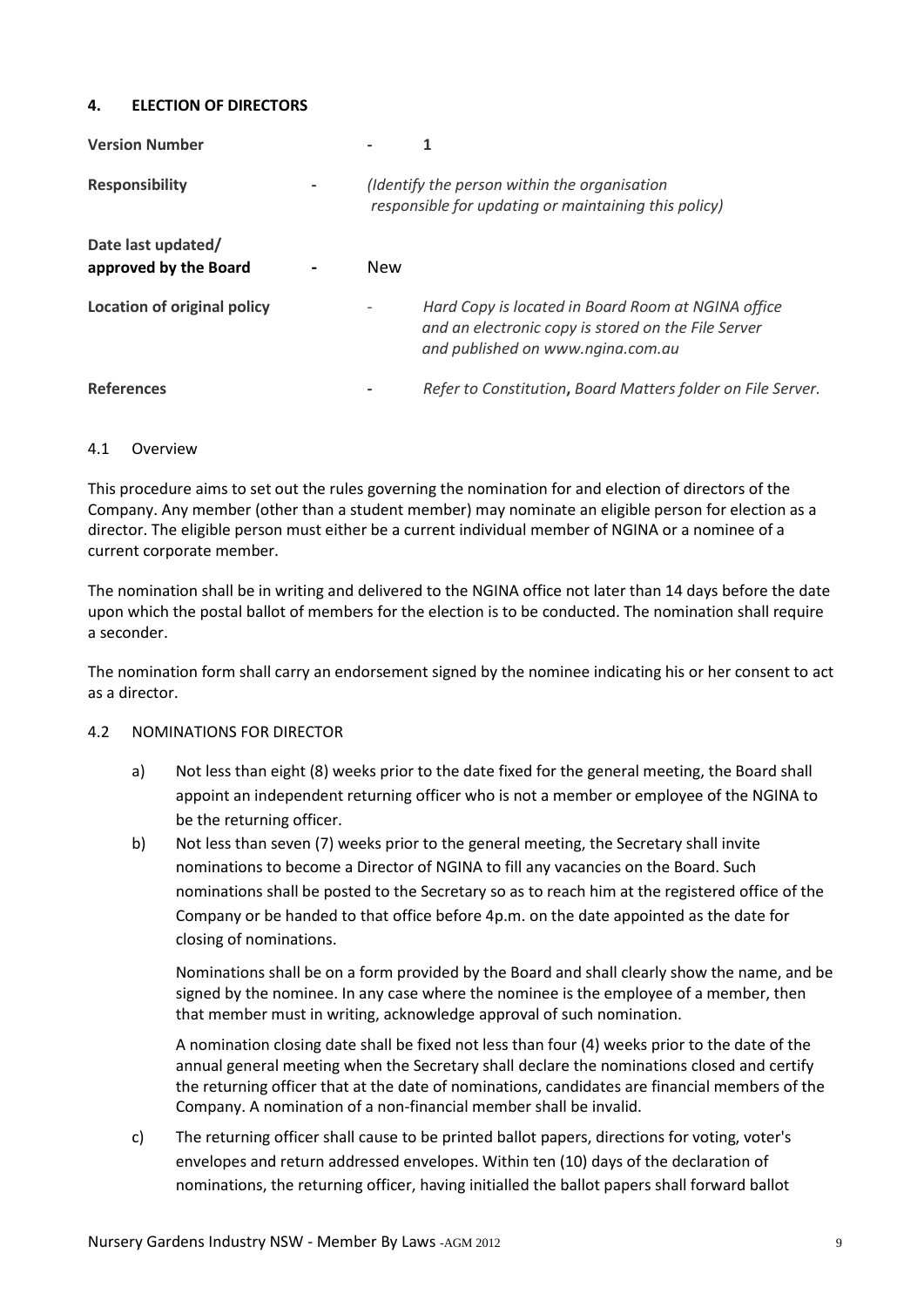papers to each valid member or nominee of a corporate member as at the date of declaration of nominations in accordance with the list of financial members whose names appear in the register supplied and certified for that purpose by the Secretary, this list shall be termed the electoral roll for the relevant year. The ballot papers shall comprise a first paper listing the candidates for the vacant positions on the Board, directions for voting, a ballot inner envelope, and an outer envelope pre-addressed to the returning officer. The ballot shall close at 4 p.m. on a date not later than three (3) clear days prior to the Annual General Meeting. Any financial member (or nominee of financial corporate member) not being a candidate for election may give notice of intention to attend the counting of the ballot in the capacity of scrutineer. The ballot shall not, without proof to the contrary, be deemed to have been improperly conducted whether or not any scrutineers were in attendance throughout the ballot.

- d) The procedure for counting the ballot shall be by preferential voting.
	- i) The quota for election shall be one half the number of votes cast plus one. If a candidate has a quota in the first count, he shall be declared elected and his preference votes distributed. If such distribution gives a further candidate a quota, he shall be declared elected and so on. If at any count no candidate has achieved a quota, the preferences of the candidate with the lowest number of votes shall have his preferences votes distributed to the other candidates and this process shall continue until a candidate receives a quota and is elected, in the event of a tied vote, the position will be determined by a drawing of lots arranged by the returning officer with a scrutiny or a nominee from the Board present. Generally the election is to be conducted in a manner that is satisfactory to the Board of the Company.
	- ii) A valid vote shall be a vote in each section of the ballot where a series of numbers commencing with figure 1 (one) has been placed in each box or square, clearly indicating the voter's order of preference for every candidate nominated in that section of the ballot.
	- iii) As the last item of business at the Annual General Meeting the Board Members shall, on the certification of the returning officer, be declared elected and their predecessors shall retire from office.

#### 4.3 CONDUCT OF POSTAL BALLOT

At the closing date for nominations the Office shall determine whether the number of valid nominations exceeds the number of directors which the Board has determined should be elected for the forthcoming year. If so, the Office shall issue ballot papers at least 21 days prior to the date set for the Annual General Meeting of the Company that year.

The ballot paper shall be posted or emailed to all members (other than associate members) at their last known address in the register of members and be accompanied by proper voting instructions, such information about the candidates as the Board may approve for circulation and a notice indicating when the voting period expires.

The ballot paper shall show a box beside the name of each candidate. Votes shall be cast by ranking each candidate(s) by placing a number, starting at one( 1), in each box against the preferred candidate(s) to be elected.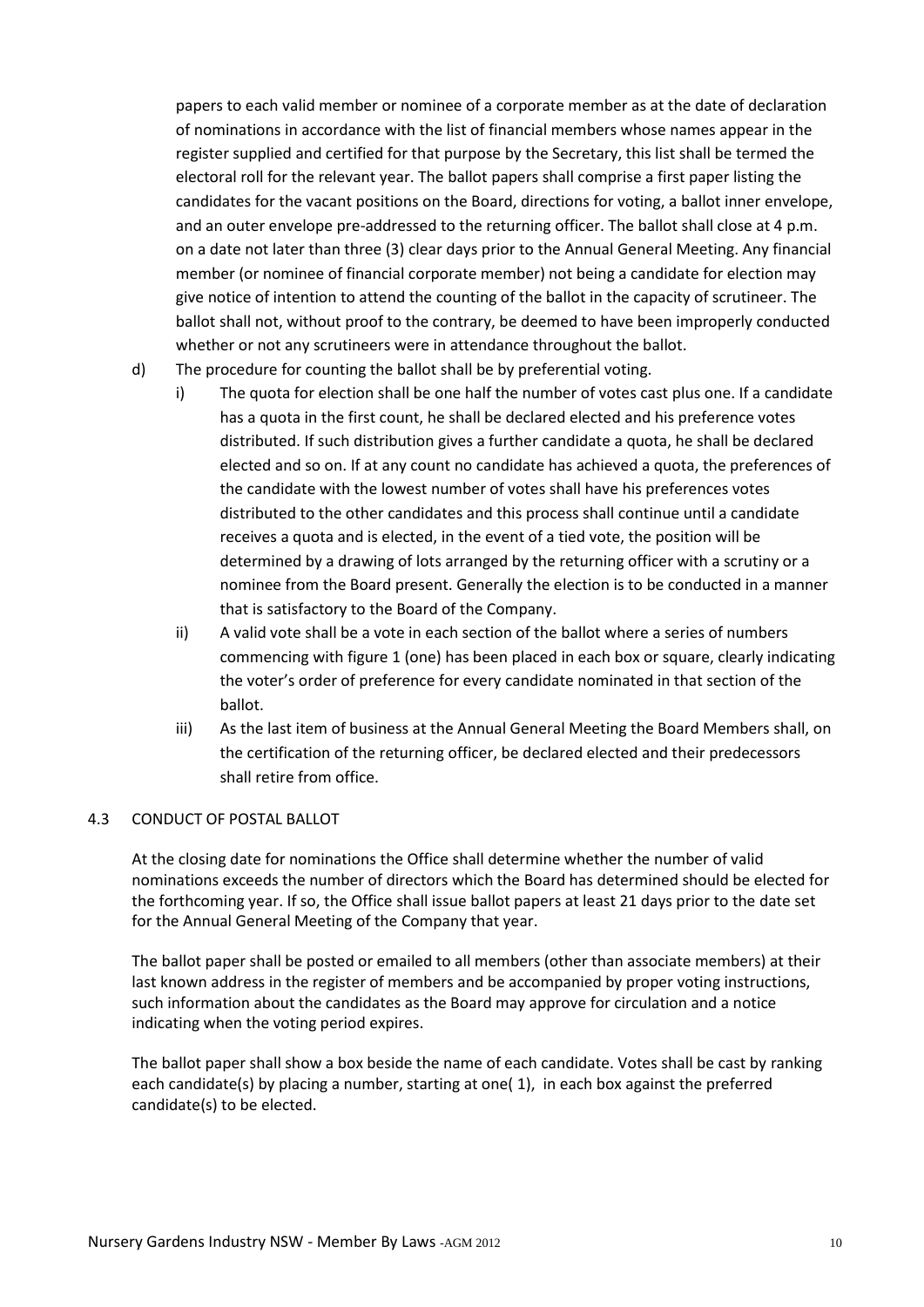#### 4.4 VOTING PROCEDURES

The ballot papers shall be returned to the Officer either by post, email or fax transmission and must be received at the Nursery & Garden Industry NSW & ACT Limited office by no later than 4 p.m. on the last day before the voting period expires.

At the expiry of the voting period the Office shall determine and count validly completed ballot papers and declare elected that number of candidates which is equal to the number of directors to be elected, being those candidates who have received the largest number of votes on the valid ballot papers.

Voting by proxy is not permitted. If an individual member wishes to vote other than personally or if any corporate member wishes to vote other than through its nominated representative, a Power of Attorney in favour of the voting party must be produced to the Office and found acceptable.

The Office shall notify the successful candidates within 24 hours of the conclusion of vote counting so that the successful candidates, upon taking office as directors at the AGM may hold the Board meeting referred to in the Constitution.

#### 4.5 ELECTRONIC VOTING

The Board will determine the operator of the e-voting software and advise members of the full procedures to register and vote online. Once logged in, members can select the chosen candidate(s) by rank in order of preference, following the method of preferential voting, as described above in 4.2 (d).

Once the votes are submitted, the system will create a confirmation with a voting reference, which can be used by the member to verify that the vote has indeed been cast.

Once the voting period is closed, the system will calculate the results according to the preferential voting method as described above.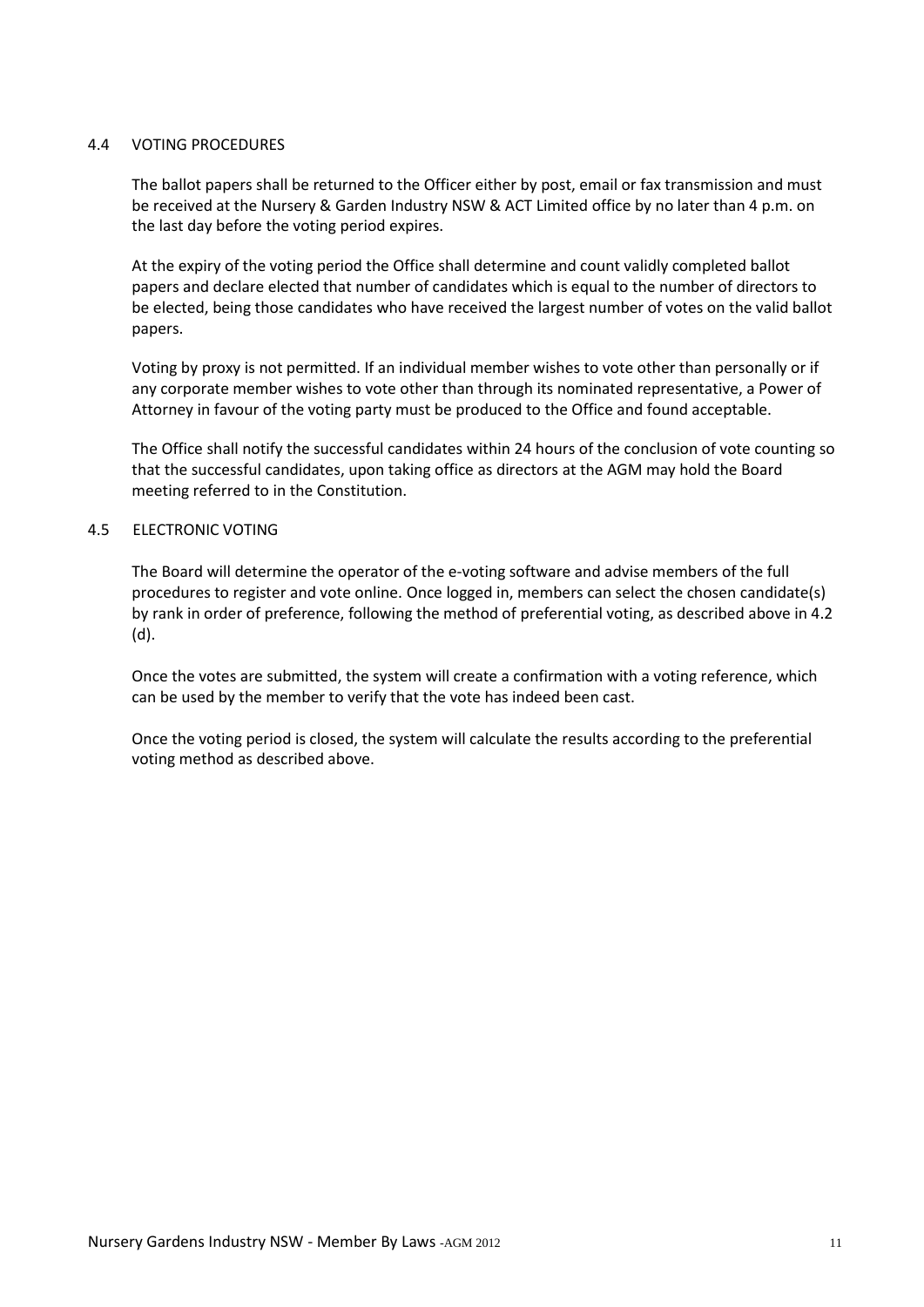#### <span id="page-11-0"></span>**5. Responsibilities of Regional and Special Interest Groups of the Board**

| <b>Version Number</b>                       | 1                                                                                                                                              |
|---------------------------------------------|------------------------------------------------------------------------------------------------------------------------------------------------|
| <b>Responsibility</b>                       | <b>Company Secretary</b>                                                                                                                       |
| Date last updated/<br>approved by the Board | 18 November 2009                                                                                                                               |
| Location of original policy                 | Hard Copy is located in Board Room at NGINA office<br>and an electronic copy is stored on the File Server<br>and published on www.ngina.com.au |
| <b>References</b>                           | Refer to Constitution, Board Matters folder on File Server.                                                                                    |

#### **Introduction**

Regional and Special Interest Groups (SIGs) as endorsed by the board operate under the legal entity of the Nursery & Garden Industry NSW & ACT Limited (NGINA), which is a Company Limited by Guarantee The constitution of NGINA applies equally to regional groups and SIGs.

Members elected to the committee of these groups should be full members (including Life Members) of the association. If your committee comprises other membership types, such as Affiliate, Student or Honorary Member, such committee members are not entitled to cast a vote.

They may propose a motion, but the Chair must call upon a valid member to move the motion proposed.

All meeting procedures fall under the constitution of NGINA.

Membership on committees allows participation in decision making processes and representation of needs and objectives. The members of the group must elect the Committee. The Committee elects the Chair and all office holders must be notified within 24 hours of an election or change of committee member through resignation to the company secretary

There is no ideal size for a committee. The function will largely determine the size. As the committee increases, access to information increases but co-ordination of information decreases.

A committee's size is determined by its purpose:

- Keep membership small if quick action is required.
- Create a large committee if it is important to have more members actively participating. Larger committees usually enable the organisation to hear more viewpoints and options.
- Use a small committee when seeking administrative direction.

#### **Committee Framework**

The ideal committee framework comprises the following functions –

#### **1. Objectives**

It is important to have clear objectives to be agreed on, in line with the purposes of the Association.

#### **2. Strategic Plan Relationships**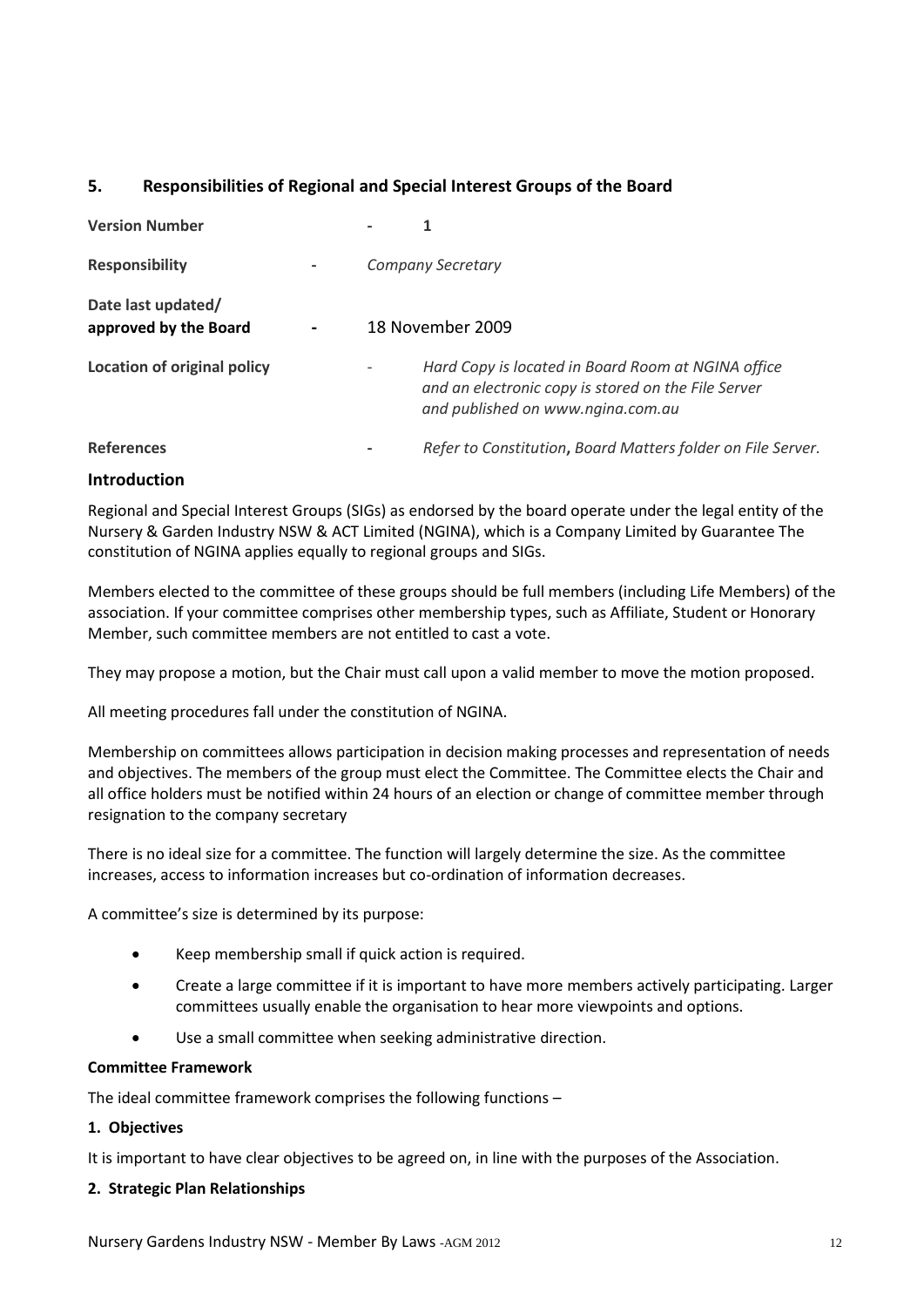It is important to consider the issue of the regional group's relationship with the organisation's Strategic Plan.

#### **3. Self assessment**

Any committee will benefit from being very aware of its performance.

The importance of this is to focus the members on what they may be doing well and what areas may be improved.

#### **4. Reporting requirements**

One thing that is very critical relates to the committee's reporting requirements. Both the reporting body (the committee) and the recipient body (The Board or Chief Executive Officer) need to have clearly addressed what are the expected reporting requirements.

#### **5. Annual review**

Ideally, an Annual Performance Review should be conducted prior to the Regional AGM, which addresses the following-

 Has the Committee Framework been followed and has the Group fulfilled its objectives for the year?

These answers form part of the Councillor's report.

#### **6. Accountability**

A committee should provide a summary to its members at its AGM and to the NGINA Board (Councillors Meetings) on its key objectives for the year, issues it has addressed and appropriate action and outcomes and its financial performance highlighting any potential liabilities.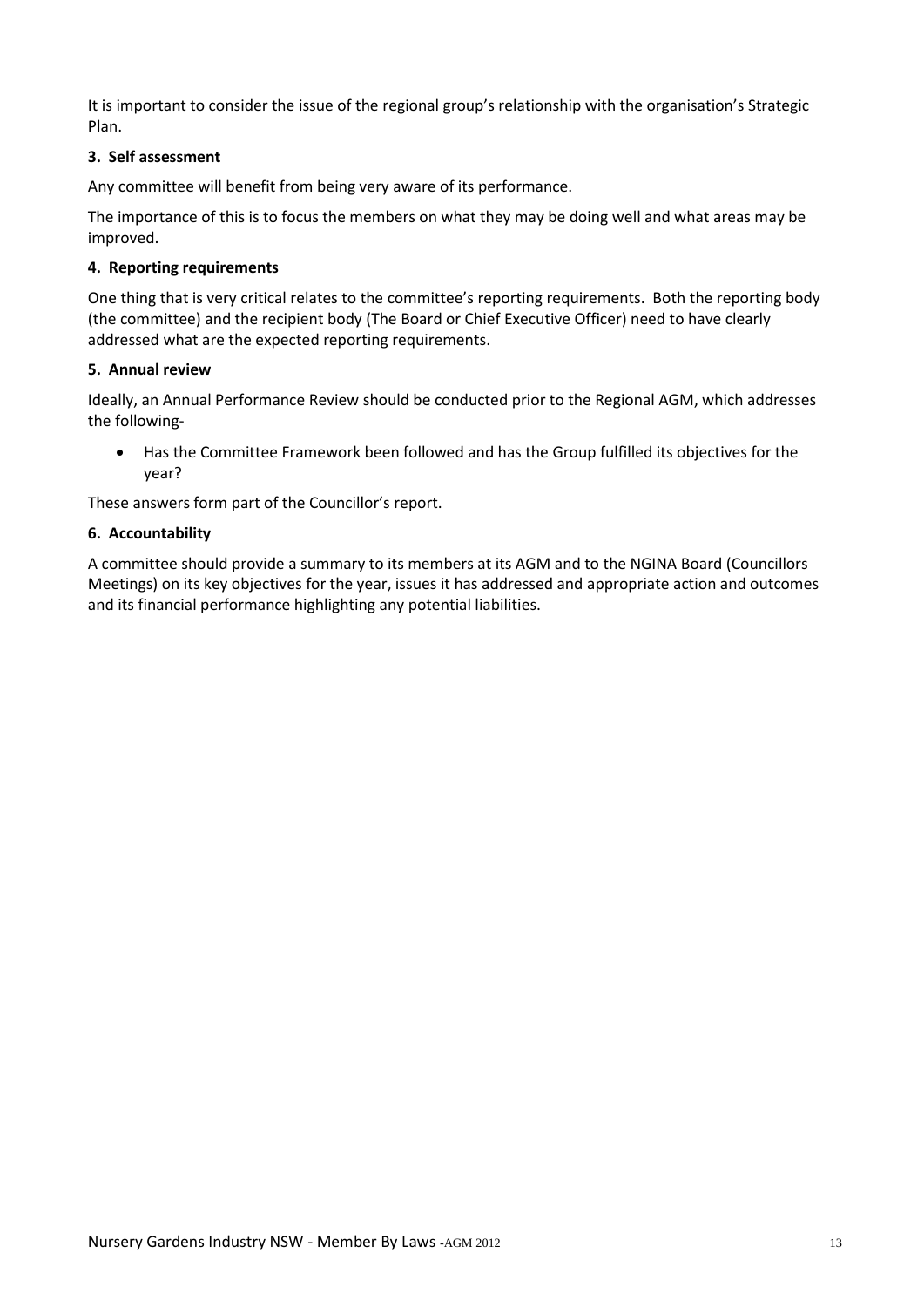#### <span id="page-13-0"></span>**6. PROCEDURE FOR REGIONAL AND SPECIAL INTEREST GROUPS**

| <b>Version Number</b>                       |            |                                                                                                                                                |
|---------------------------------------------|------------|------------------------------------------------------------------------------------------------------------------------------------------------|
| <b>Responsibility</b>                       |            | (Identify the person within the organisation<br>responsible for updating or maintaining this policy)                                           |
| Date last updated/<br>approved by the Board | <b>New</b> |                                                                                                                                                |
| <b>Location of original policy</b>          |            | Hard Copy is located in Board Room at NGINA office<br>and an electronic copy is stored on the File Server<br>and published on www.ngina.com.au |
| <b>References</b>                           |            | Refer to Constitution, Board Matters folder on File Server.                                                                                    |

#### **MEETINGS:**

Meetings can be one of two types: Special or General.

Special meetings include the AGM and any extraordinary meeting called for the purpose of conducting specific business which requires a special resolution.

General meetings are those at which general business is conducted and general resolutions are made. (including the appointment of the committee of that group).

#### **NOTICE OF MEETINGS**

Special: At least 21 days

General: At least 14 days

Notice of Meeting (Agenda) should be written and distributed to all members of the said group at least four days before the notice time and must specify the place, date and time of the meeting and the nature of business.

Notice of Meeting for a special general meeting must also include any resolution that is the purpose of that meeting.

#### **QUORUM**

The quorum for voting must be a minimum of 4 financial members of that Group.

If within fifteen minutes from the time appointed for the meeting a quorum is not present, the meeting, if convened upon the requisition of Members, shall be dissolved. In any other case, it shall stand adjourned to the same day during the next week at the same time and place or to such other day, time and place as the Executive may by notice to the Members appoint but such period shall not exceed twenty-one (21) days. If at such adjourned meeting a quorum is not present, Members who are present shall be a quorum and may transact the business for which the meeting was called.

#### **MINUTES**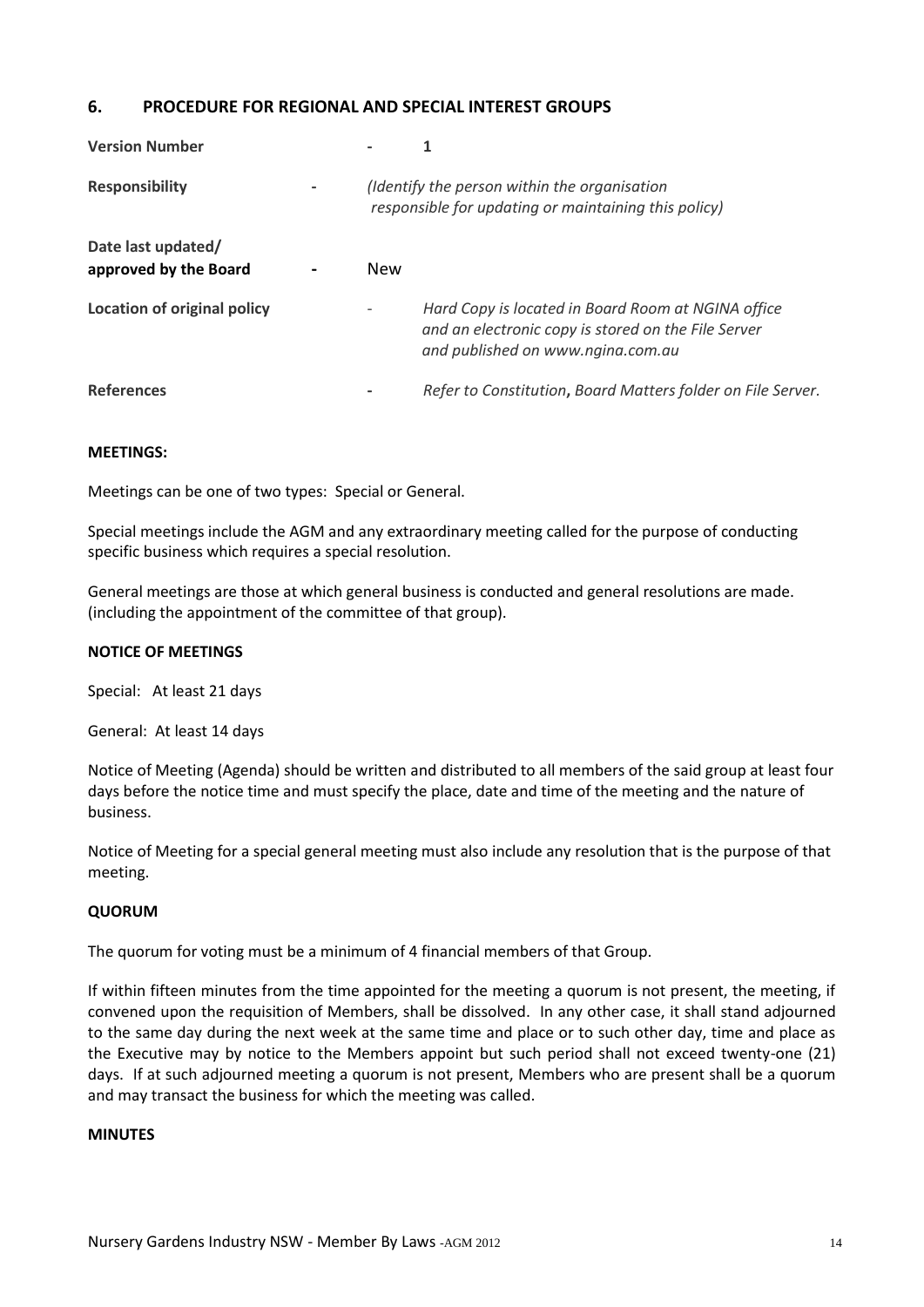Minutes of all meetings must be circulated to the members and sent to the Company Secretary of the NGINA. Minutes once accepted must be signed by the Chair and kept securely for a period of not less than seven (7) years.

#### **VOTING**

- a. On any question arising at a general meeting of the association a member has one vote only.
- b. All votes must be given personally or by proxy but no member may hold more than 5 proxies.
- c. In the case of an equality of votes on a question at a general meeting, the chairperson of the meeting is entitled to exercise a second or casting vote.
- d. A member or proxy is not entitled to vote at any general meeting of the association unless all money due and payable by the member or proxy to the association has been paid, other than the amount of the annual subscription payable in respect of the then current year.

For all other enquiries, refer to the NGINA Constitution. If it is not covered within the NGINA Constitution, then refer to the Model Rules in the Act.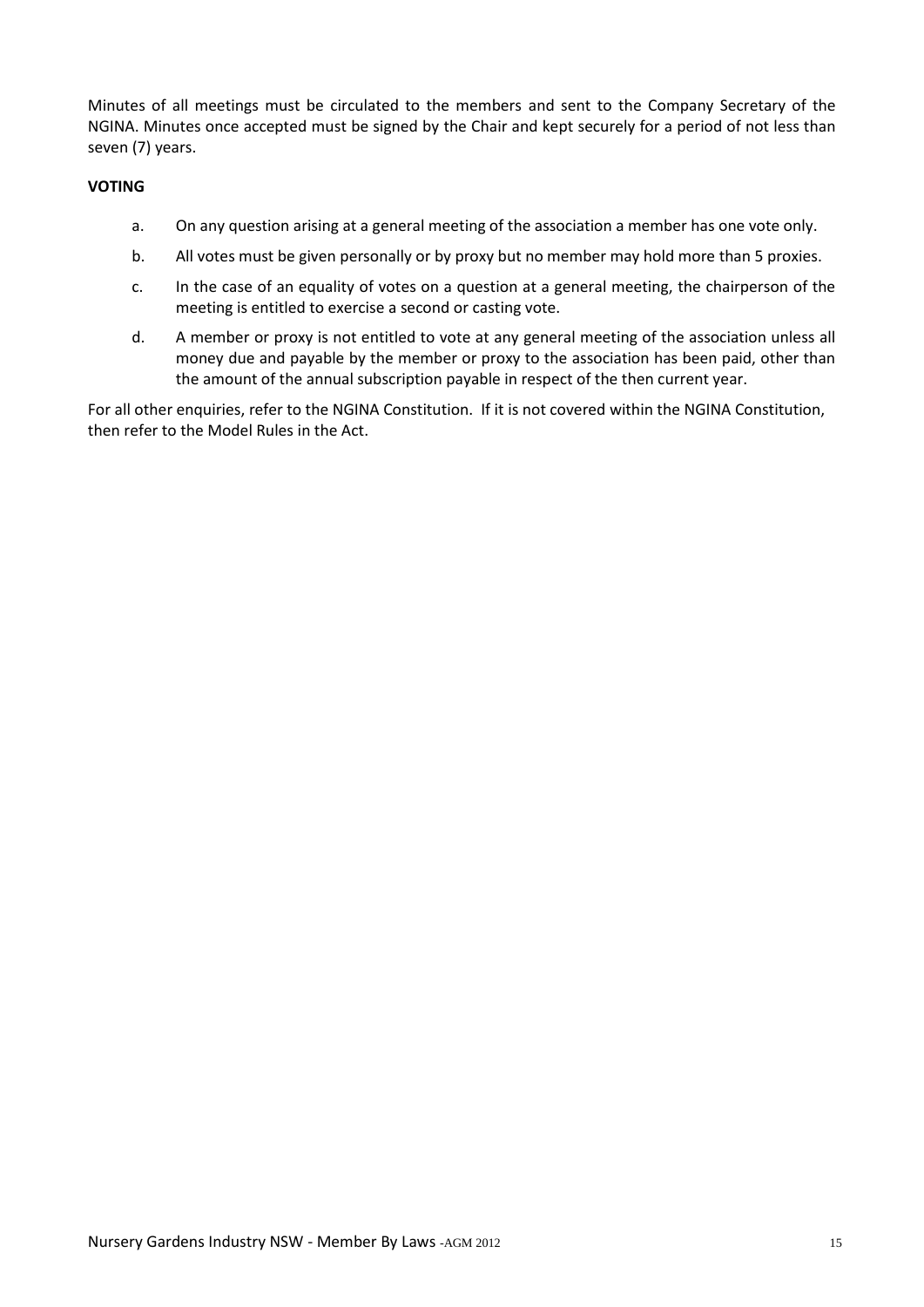#### <span id="page-15-0"></span>**7. Council of NGINA**

| <b>Version Number</b>                       |                                                                                                                                                |
|---------------------------------------------|------------------------------------------------------------------------------------------------------------------------------------------------|
| <b>Responsibility</b>                       | <b>Company Secretary</b>                                                                                                                       |
| Date last updated/<br>approved by the Board | 18 November 2009                                                                                                                               |
| Location of original policy                 | Hard Copy is located in Board Room at NGINA office<br>and an electronic copy is stored on the File Server<br>and published on www.ngina.com.au |
| <b>References</b>                           | Refer to Constitution, Board Matters folder on File Server.                                                                                    |

- a) The Council of the NGINA shall comprise of the Members of the Board ex officio and one nominee from each Regional Branch or Special Interest Group.
- b) Each Member of the Council of the NGINA shall be designated a Councillor of the Company.
- c) Nominations of Councillors by Regional Branches and Special-Interest Groups shall be made to the Secretary within thirty (30) days of the declaration of the poll for the election of the NGINA Board at the Annual General Meeting of the Company. A Councillor representing a Regional Branch or a Special-Interest Group shall continue in office until the Secretary shall have received notice of the nomination of any successor.
- d) The President shall preside at every meeting of the Council, or if not present or if unwilling to act as Chairman, then the Councillors present may elect their own Chairman. The Chairman shall, in any case where the voting is equal, have a casting vote.
- e) A quorum of the Council shall be one half of its Membership plus one.
- f) The Council shall meet at least once in each year for the transaction of business and at such other times as may be deemed necessary. The Secretary will keep a record of all Councillors present and all resolutions and proceedings of the Council shall be entered in a minute book to be provided for that purpose.
- g) Any two (2) Members of the Executive or any five (5) Councillors may instruct the Secretary to convene a meeting of the Council specifying the business to be considered. The Secretary shall serve notices of the meeting on all Councillors.
- h) The meeting shall be held at the earliest practicable date.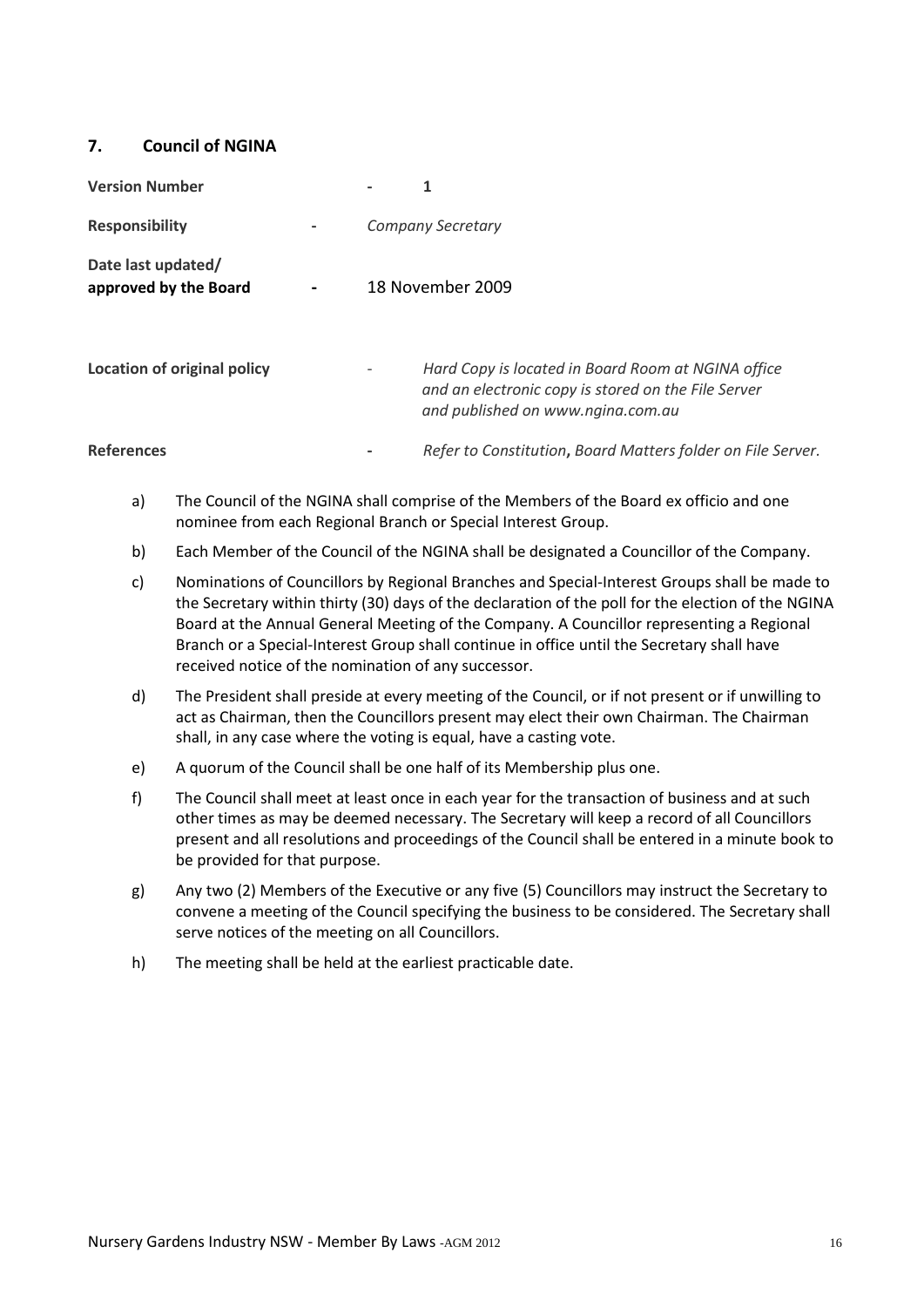#### <span id="page-16-0"></span>**8. President's Role and Responsibilities**

| <b>Version Number</b>                       |                   |                                                                                                                                                |
|---------------------------------------------|-------------------|------------------------------------------------------------------------------------------------------------------------------------------------|
| <b>Responsibility</b>                       | Company secretary |                                                                                                                                                |
| Date last updated/<br>approved by the Board | 1 February 2010   |                                                                                                                                                |
| Location of original policy                 |                   | Hard Copy is located in Board Room at NGINA office<br>and an electronic copy is stored on the File Server<br>and published on www.ngina.com.au |
| <b>References</b>                           |                   | Refer to Constitution, Board Matters folder on File<br>Server. Delegation of Authority policy, Expense policy.                                 |

The following is a description of the role, objectives, expectations, payments & expenses as a President on the Nursery & Gardening Industry of NSW & ACT Board of Directors.

#### **Role of the President**

To be responsible for the integrity of the governance process, including effectiveness of meetings and the Board's adherence to its own rules.

#### **Objectives**

- a. To ensure proper coordination of the board's tasks.
- b. to ensure the diverse views of the organisation are represented at state level.
- c. To ensure the views of the State Board are communicated to various management levels through the CEO

#### **Functions**

- a. Align state activities to the strategic goals and objectives of NGIA
- b. Administer affairs of the state in accordance with the Constitution.
- c. Preside at all Board meetings, Special General Meetings and the AGM.
- d. Act as an ex-officio member of all sub-committees.
- e. Ensure State office bearers fulfil roles as required.
- f. Preside over State events and make members and guests welcome.

#### **Expectations**

- Attend Board of Directors meetings & Chair this meeting.
- Attend Annual Awards/ Christmas Dinner
- $\triangleright$  Attend industry meetings when necessary (or delegate to a Director) in the regions throughout the 2 year term.
- $\triangleright$  Meet &/or contact by phone industry members to discuss matters in their regional areas & matters the association are proactively promoting or working on to help the industry.
- $\triangleright$  Attend meetings which require the Presidents attendance (or delegate to a Director).
- $\triangleright$  Attend social functions, Garden Leaders luncheons, senior's day, Next Gen or other industry organised functions when appropriate.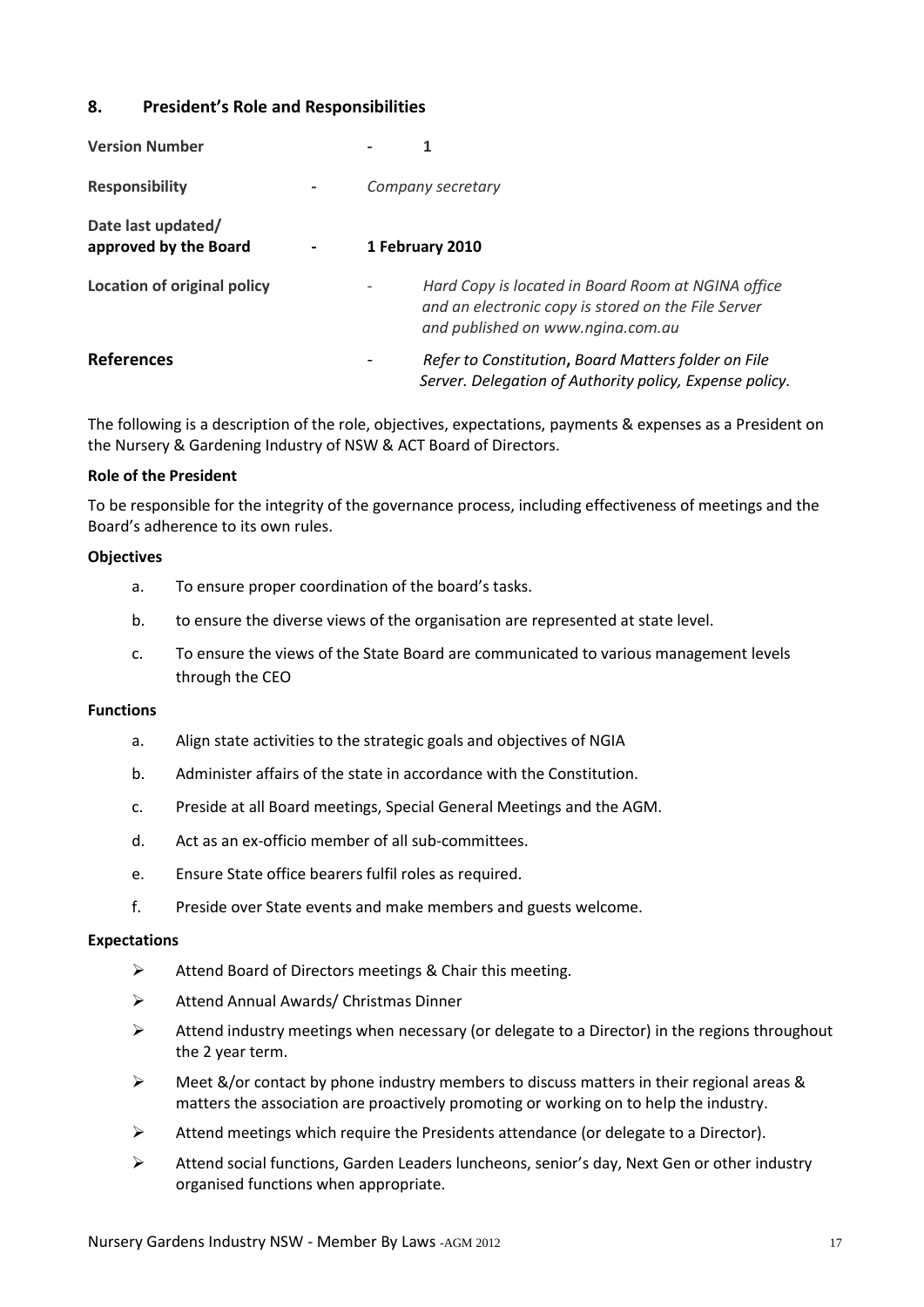- $\triangleright$  Write a Presidents column every second month for the Nursery News.
- Attend the National NGIA Conference
- $\triangleright$  Attend the State Conference
- $\triangleright$  Approve and /or countersign expenses as determined by delegation of authorities' policy.
- $\triangleright$  Set priorities with the CEO for the direction of the NGINA
- $\triangleright$  Ensure the financials for the NGINA are in order.
- $\triangleright$  To be a signatory for all statutory documents such as ATO and Banking requirements.

#### **Payments**

- $\triangleright$  Provide an invoice every month for payment.
- $\triangleright$  President's annual allowance shall be determined by the Board and will include an annual cost of living adjustment.
- $\triangleright$  Board sitting fees as determined by the Board.

#### **Expenses**

- $\triangleright$  Expenses incurred due to meetings and approved association business can be claimed.
- $\triangleright$  Allowable expenses are
	- o Accommodation
	- o Airfares
	- o Car Hire
	- o Car Parking
	- o Tolls & Fuel
	- o Kilometres travelled in personal vehicle (\$ per km as per the Company's Travel Reimbursement Policy)
	- o Taxi Hire
	- o Meals while travelling
	- o Meals for VIP guests
	- o Mobile phone reimbursement as authorised by the Board.
	- o Payment of National & State Conferences expenses including accommodation, travel, incidental & conference fees
	- o Payment for each day of attendance at National Consultation Meetings at the prevailing board sitting / reading fee rate.
	- o Annual Awards Night for President & Partner.
- Provide supporting documentation & invoice every three months for payment.
- Expenses levels as per Company's Policy and Procedures Manual.

#### **Declaration of Interest**

Should any Board Member have any direct or indirect interest in any contract or proposed contract with the association, they should declare their interests before the committee and should unless provided or otherwise, leave the room when the matter is under discussion. The declaration of interest, and the fact that they were not present during consideration of the matter should be recorded in the minutes.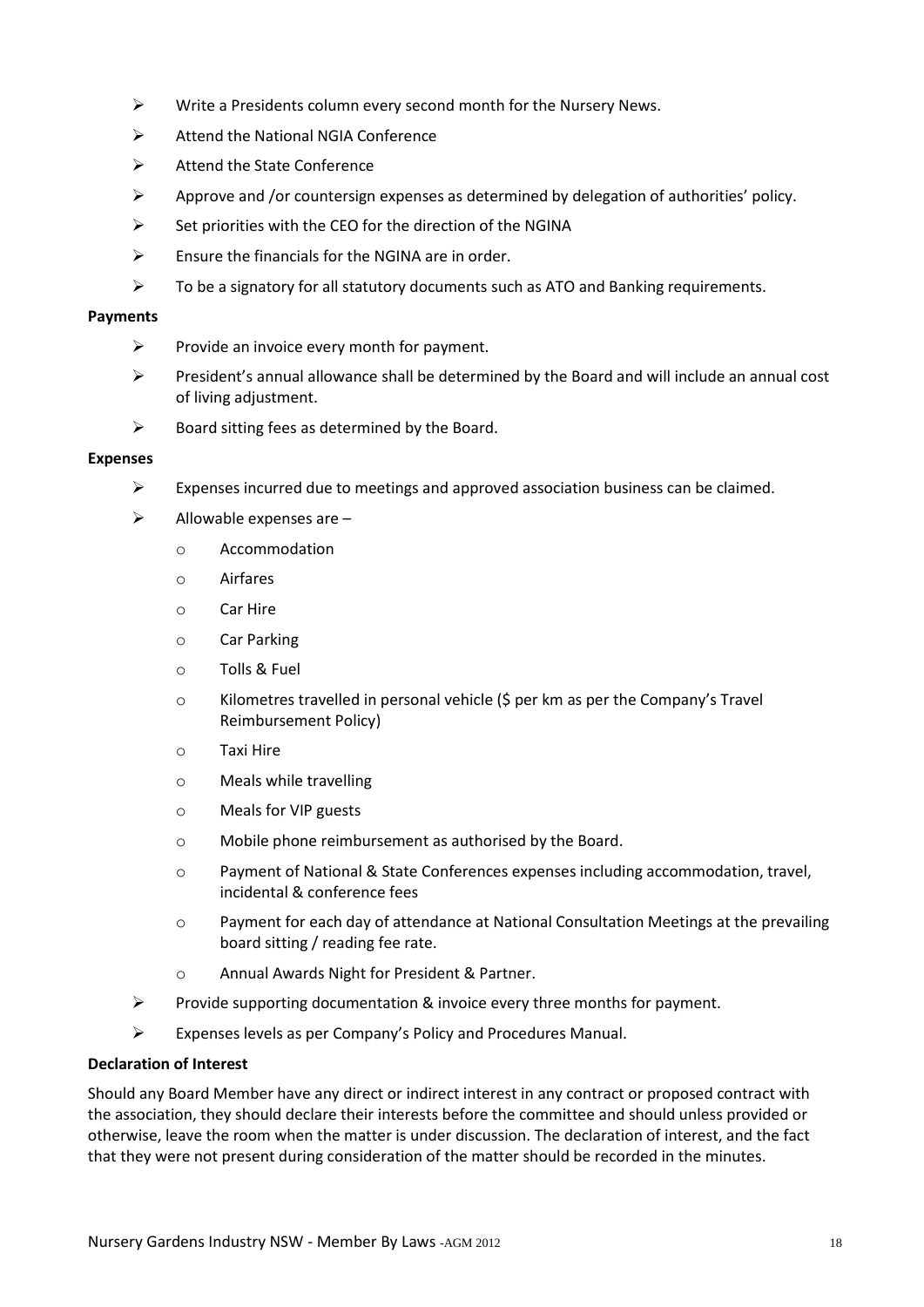#### <span id="page-18-0"></span>**9. Role, Expectations, Payments and Expenses – Directors**

| <b>Version Number</b>                       |  |                                                                                                                                                |
|---------------------------------------------|--|------------------------------------------------------------------------------------------------------------------------------------------------|
| <b>Responsibility</b>                       |  | <b>Company Secretary</b>                                                                                                                       |
| Date last updated/<br>approved by the Board |  | 1 February 2010                                                                                                                                |
| Location of original policy                 |  | Hard Copy is located in Board Room at NGINA office<br>and an electronic copy is stored on the File Server<br>and published on www.ngina.com.au |
| <b>References</b>                           |  | Refer to Constitution, Board Matters folder on File<br>Server. Delegation of Authority policy, Expense policy                                  |

The following is a description of the role, expectations, payments & expenses as a Director on the Nursery & Gardening Industry of NSW & ACT board of Directors

#### **Role of Directors**

There are 5 main roles of the Board which include the areas of law, policy and corporate strategy, accountability, public relations and risk management.

#### **Body of Knowledge**

1. Law

The Board upholds the Constitution of the organisation. This is a legally binding document that governs the scope of activities in the organisation. It is a contract between members, the Directors and the organisation itself to conduct themselves according to the terms of the Constitution and the relevant law. The constitution must be reviewed regularly to ensure that it remains relevant.

Each Board member is personally liable for the proper governance of the organisation, and will be held accountable via the various duties and responsibilities imposed by law.

The Board is responsible to various regulatory bodies under the relevant legislation and regulations e.g. WorkCover, Australian Securities and Investment Commission, Office of Business and Fair Trading etc.

For instance, there should be a written record of proactive involvement at the Director level in occupational health and safety matters. To support the aforementioned, Directors could be able to show involvement in the following:

- a. Incorporation of health and safety policies into the organisation's action plans. The Board of directors must review and approve the plan annually.
- b. Keeping themselves informed of what is being done to reduce risk of injury, performance and assessment of the performance in achieving of the same. A report to the board should include statistics on:
	- the injuries
	- significant events causing injury
	- action taken to improve the occupational health and safety management system, and
	- performance against an occupational health and safety plan
- c. Awareness of occupational health and safety training which takes account of the legal responsibilities of the organisation.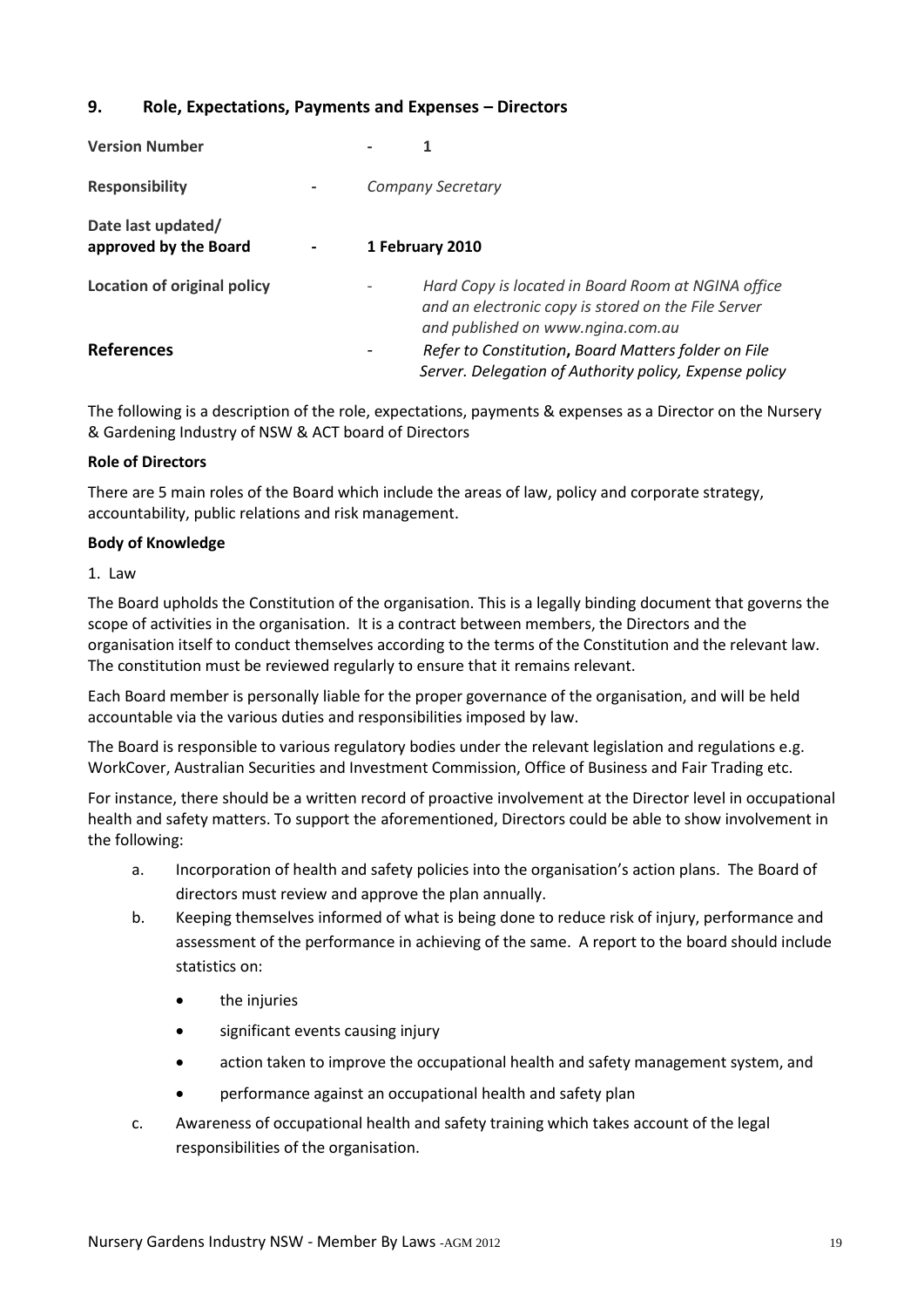#### **2. Policy and Corporate Strategy**

The Board sets the Mission statement and Strategies of the organisation, and approves the action plans.

The Board determines on-going policy and major programs in light of the mission statement and strategies.

#### **3. Accountability**

The Board is accountable for the overall performance of the organisation. The Board must be confident that deadlines are being met, policies are being observed, objects are achieved and standards of performance are being reached.

Individual board members must represent the best interests of the organisation, not factional interests. This means that Board members must vote in the best interests of the organisation, and not according to 'party lines'.

The Board approves and monitors the Code of Ethics.

The Board hires the Chief Executive.

The Board approves and monitors the financial plans of the organisation.

The Board approves the budget and monitors actuals v budget.

#### **4. Public Relations**

The Board ensures that members are kept informed and involved in the activities of the organisation.

Board members represent the organisation at appropriate functions and meetings.

The Board approves public relations policies for the organisation and establishes the image the organisation wishes to project.

#### **5. Risk Management**

The Board ensures that it understands the risks that the organisation faces in its activities.

The Board monitors the appropriate risk management strategies that need to be in place to manage the identified risks: e.g. insurance, succession planning, internal controls.

The operating environment of organisations is riddled with risks. Most risks are obvious. Risks such as the year 2000 bug or Y2K as it was known had potential to cause unprecedented chaos. Whether it is the Y2K problem and/or more ordinary risk of fire, the Board must be alert to the risks.

Other examples of business risks include the organisation's annual conference or marketing ventures which may not deliver anticipated results. These can amount to costly errors and threaten the viability of an organisation. Then there is legal risk which nowadays is similar to that faced by commercial companies. Together, such risks are difficult to manage because they exist at every level of activity in such variety.

A sacked Executive Director or fraudulent employee can involve Board members directly. The Board's obligation is to ensure that risk management is a vital part of the organisation's activities. The Board must lead and perform many risk management functions itself. The starting point is the development of a risk management policy.

Risk management in the 2000s is not just about purchasing insurance or providing indemnities to Directors themselves. Risk management addresses not only destruction to assets but also the loss of intangibles like knowledge and the people that create such knowledge.

Risky behaviour by employees such as discrimination or harassment puts the organisation at risk. The modern role of risk management is integrated at all levels of operations and is a vital part of corporate governance.

Risk management is not about a division of risk management tasks to certain people. The most effective risk management program will operate in a culture of collective accountability.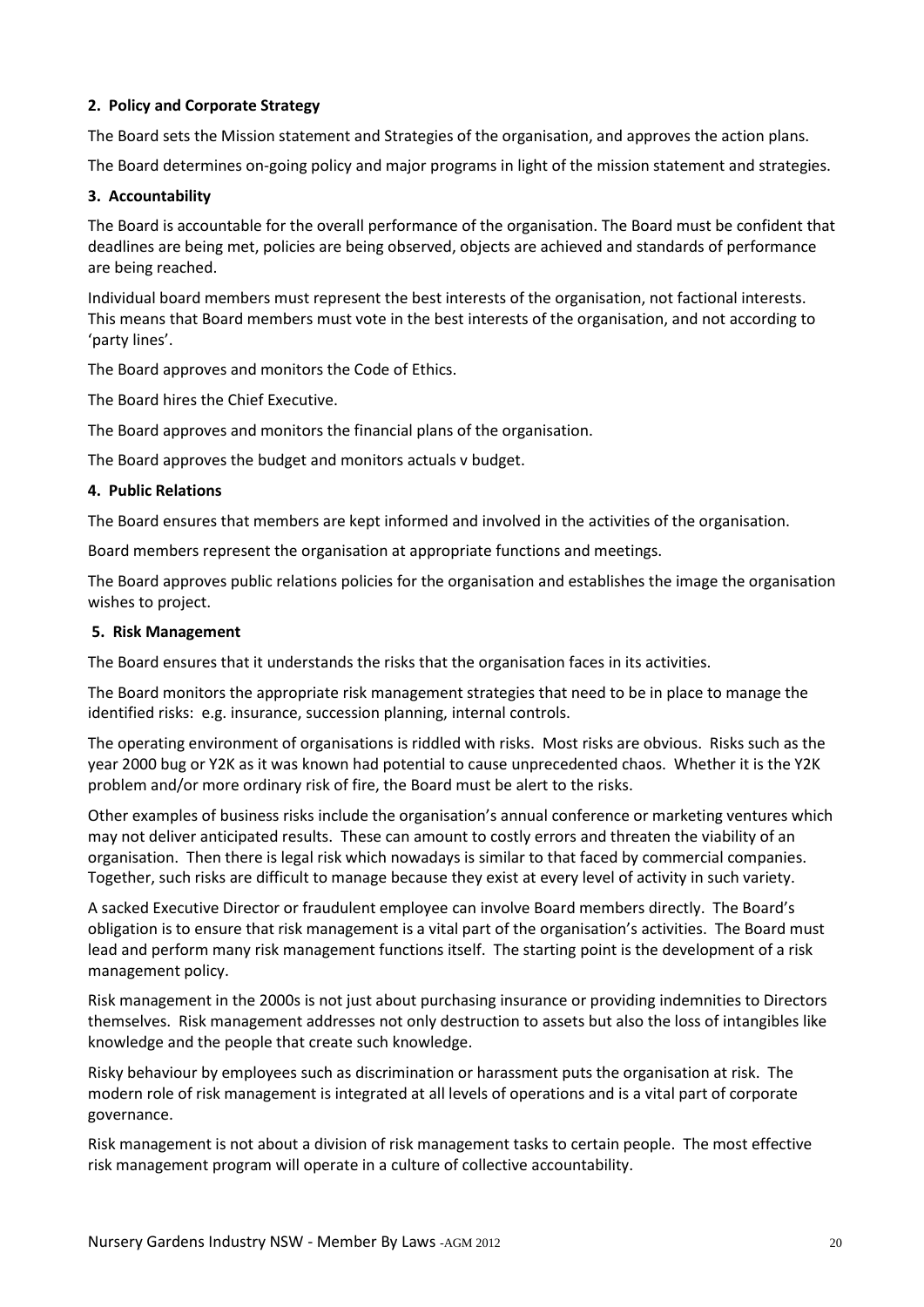The Board bears responsibility for the organisation's existence. To fulfil this responsibility, the Board has a legal duty to conserve and protect the assets of the organisation.

#### **6. Expectations**

- $\triangleright$  Attend Board of Directors meetings
- Attend Annual Awards/ Christmas Dinner
- $\triangleright$  Attend industry meetings in your nominated region
- $\triangleright$  Meet &/or contact by phone industry members in your nominated region to discuss matters in their areas & matters the association are proactively promoting or working on to help the industry.
- $\triangleright$  Attend meetings which affect your portfolio
- $\triangleright$  Attend social functions, Garden Leaders luncheons or other industry organised functions when appropriate.
- Write Directors columns as per calendar for the Nursery & Garden News.
- $\triangleright$  Attend the State Conference

#### **7. Payments**

- $\triangleright$  Provide an invoice every month for payment
- $\triangleright$  Director's allowance comprises a board sitting fee and a reading fee.

Fees are adjusted by the cost of living increase annually along with the external meeting allowance.

- $\triangleright$  External meeting allowance is as per meeting fee for attending meetings other than board meetings. This does not include Special Interest Group meetings, e.g. Growers & Suppliers Group. Meetings to be agreed by the President or CEO.
- Does not include State & National Conferences & Awards Night.

#### .**8. Expenses**

- $\triangleright$  Expenses incurred due to meetings and approved association business can be claimed (Except State & National Conferences & Awards Night)
- $\triangleright$  Allowable expenses are  $$ 
	- o Accommodation
	- o Airfares
	- o Car Hire
	- o Meals while travelling
- $\triangleright$  Provide supporting documentation & invoice every month for payment.
- $\triangleright$  Expense levels as per the Company's Policy and Procedures Manual

#### **9. Declaration of Interest**

Should any Board Member have any direct or indirect interest in any contract or proposed contract with the association, they should declare their interests before the committee and should unless provided or otherwise, leave the room when the matter is under discussion. The declaration of interest, and the fact that they were not present during consideration of the matter should be recorded in the minutes.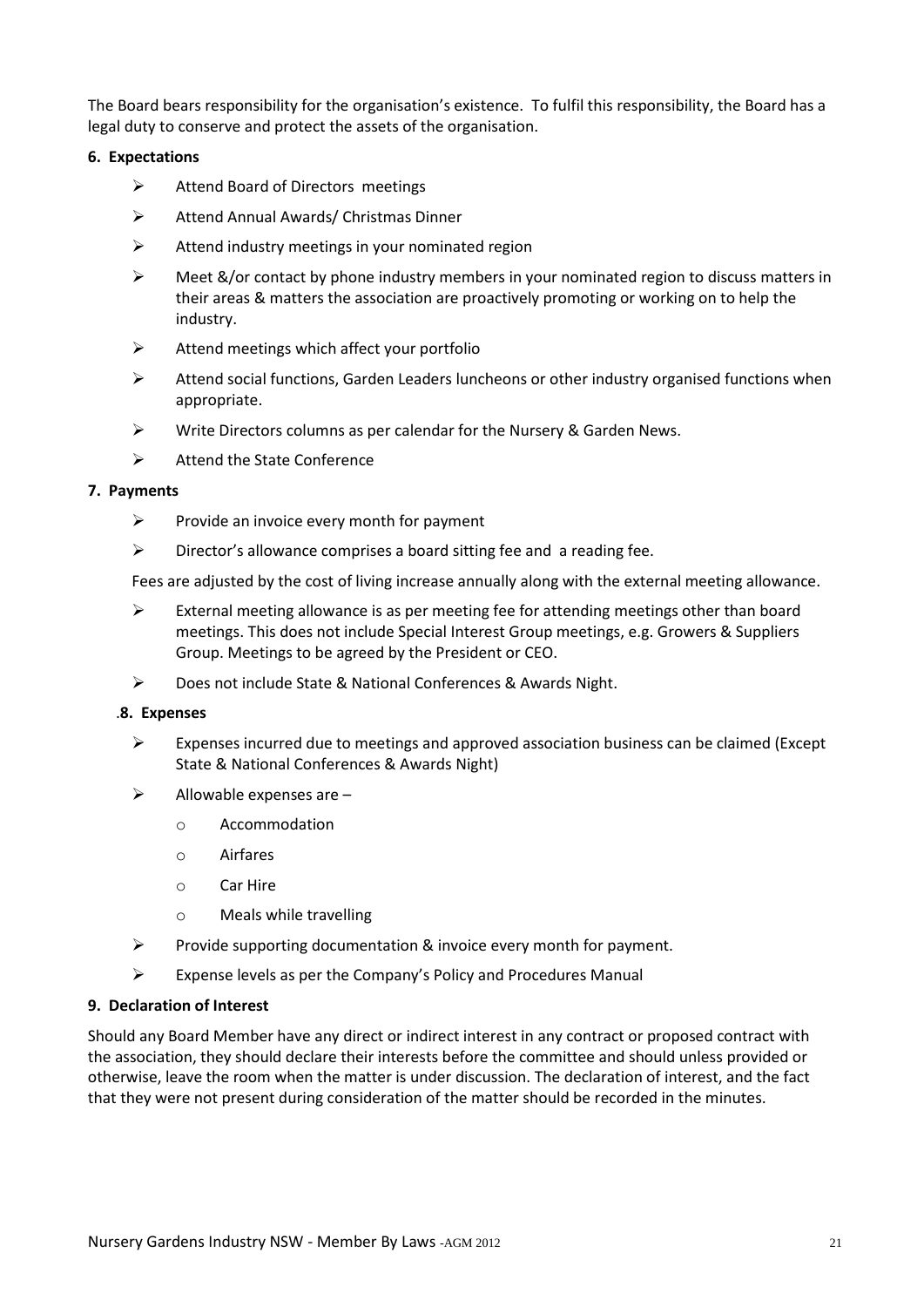#### <span id="page-21-0"></span>**10. Power and Duties of Board**

| <b>Version Number</b>                       |            |                                                                                                                                                |
|---------------------------------------------|------------|------------------------------------------------------------------------------------------------------------------------------------------------|
| <b>Responsibility</b>                       |            | <b>Company Secretary</b>                                                                                                                       |
| Date last updated/<br>approved by the Board | <b>New</b> |                                                                                                                                                |
| <b>Location of original policy</b>          |            | Hard Copy is located in Board Room at NGINA office<br>and an electronic copy is stored on the File Server<br>and published on www.ngina.com.au |
| <b>References</b>                           |            | Refer to Constitution, Board Matters folder on File<br>Server. Delegation of Authority policy                                                  |

- 1. The Board shall have standing authority to offer the Company's assets for sale, if and when it is deemed sensible to do so, and after prudent considerations of all the reasons and circumstances.
- 2. The Board may from time to time, at its discretion, borrow or secure the payment of any sum or sums of money for the purposes of the Company.
- 3. The Board may raise or secure the payment or repayment of such monies in such manner and upon such terms and conditions in all respects as it may think fit and in particular by the issue or sale of bonds perpetual or redeemable debentures of debenture stock or other obligations of the Company whether perpetual or otherwise and payable to bearer or otherwise and either without security or secured by a deposit or pledge of the securities or properties of the Company or by mortgage bills of exchange or promissory notes or other instruments or in any other manner and if considered advisable for any such purposes the Board may charge assign and convey as security all or any of the Company's property and assets both present and future.
- 4. Bonds, debentures, debenture stock and other securities or obligations may be made assignable free from any equities between the Company and the person to whom the same may be issued.
- 5. The appointment, discharge and arrangement of the duties and powers of the Chief Executive Officer shall be the responsibility of the Board who shall determine the remuneration and terms of employment of such Chief Executive Officer.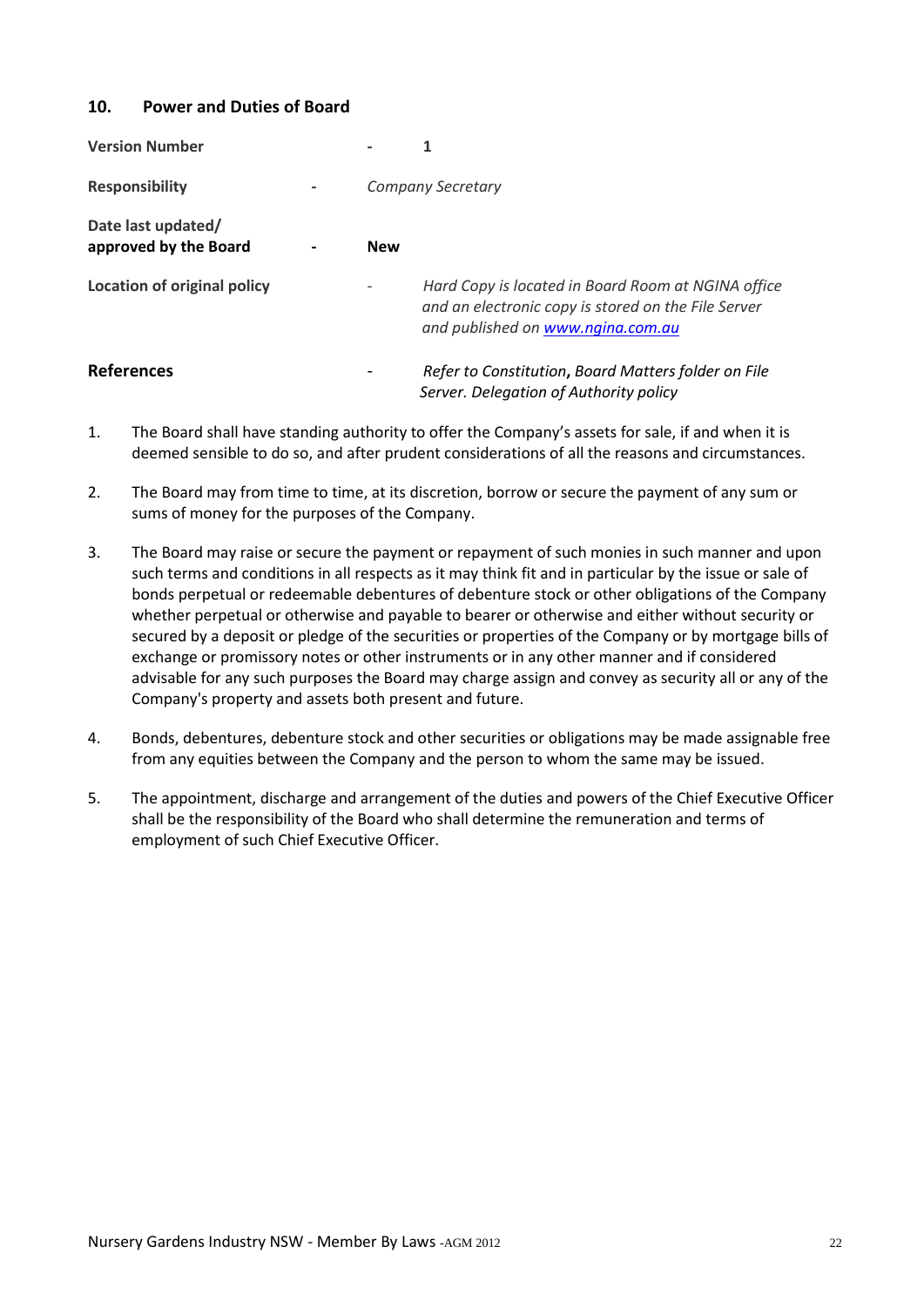#### <span id="page-22-0"></span>**11. Investment Committee**

| <b>Version Number</b>                       |                                                                                                       |
|---------------------------------------------|-------------------------------------------------------------------------------------------------------|
| <b>Responsibility</b>                       | (Identify the person within the organisation<br>responsible for updating or maintaining this policy)  |
| Date last updated/<br>approved by the Board | <b>New</b>                                                                                            |
| Location of original policy                 | (Identify where the policy is stored, either electronic<br>and/ or hard copy within the organisation) |
| <b>References</b>                           | (Document any reference to other policies or<br>documents relevant to this policy)                    |

The terms of reference for the Investment Committee is as per below:

- 1. The Board shall have standing authority to establish an Investment Committee of up to six members who shall be the President and the Secretary ex officio and up to four other persons with suitable investment experience appointed by the Board.
- 2. The Investment Committee shall meet at least once in each year for the transaction of business and at such other times as may be deemed necessary. The provisions of the Constitution relating to meetings of the Board apply so far as they are capable of application and altered as necessary to every meeting held by the Investment Committee.
- 3. The Board may from time to time receive recommendations from the Investment committee concerning the Company's assets.
- 4. The Investment Committee will be responsible for:
	- a. making recommendations to the Executive regarding the appointment of external financial advisors;
	- b. setting the investment strategy;
	- c. approving investment transactions;
	- d. reporting to the Executive on the investment performance of the investment fund on a quarterly basis (or as otherwise required by the Executive); and
	- e. presenting proposals to the Executive for approval where:
		- i. the balance of funds to be transferred to the general operating account of the Association is greater than 5% of the value of the investment fund; and
		- ii. the investment decisions for the investment fund are greater than 10% of the total investment fund value for any single investment.
	- f. The Board must review all proposals and other reports prepared by the Investment Committee and must approve any transactions in excess of \$1,000,000 (or such other amount as determined by theBoard from time to time).
	- g. The Investment Committee Members will be paid such remuneration as is approved by the Board from time to time
- 4. The Investment Committee may review and consider as a recommendation to the Company whether the Company should raise or secure the payment or repayment of such monies in such manner and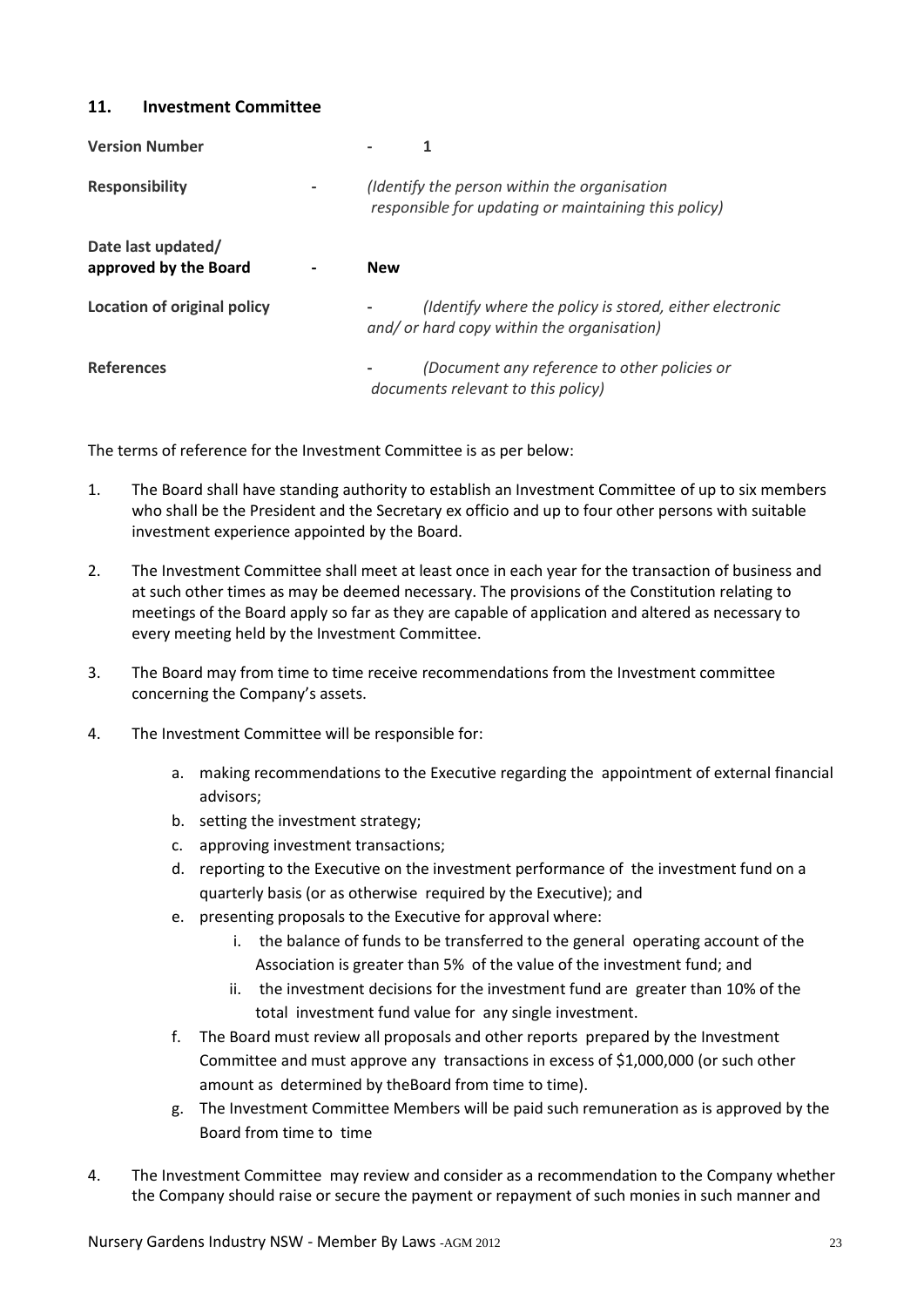upon such terms and conditions in all respects as it may think fit and in particular by the issue or sale of bonds perpetual or redeemable debentures of debenture stock or other obligations of the Company whether perpetual or otherwise and payable to bearer or otherwise and either without security or secured by a deposit or pledge of the securities or properties of the Company or by mortgage bills of exchange or promissory notes or other instruments or in any other manner and if considered advisable for any such purposes the Board may charge assign and convey as security all or any of the Company's property and assets both present and future.

- 5. Bonds, debentures, debenture stock and other securities or obligations may be made assignable free from any equities between the Company and the person to whom the same may be issued.
- 6. The Executive may appoint or remove any person as an Investment Committee Member. A person will be automatically removed as an Investment Committee Member if they commit an act of fraud, misleading conduct, negligence, recklessness, breach of duty or breach of trust in the exercise of the duties of the Association
- 7. A person may not be an Investment Committee Member if that person is disqualified from acting as a Director under the Act, or is otherwise barred from serving on the Board.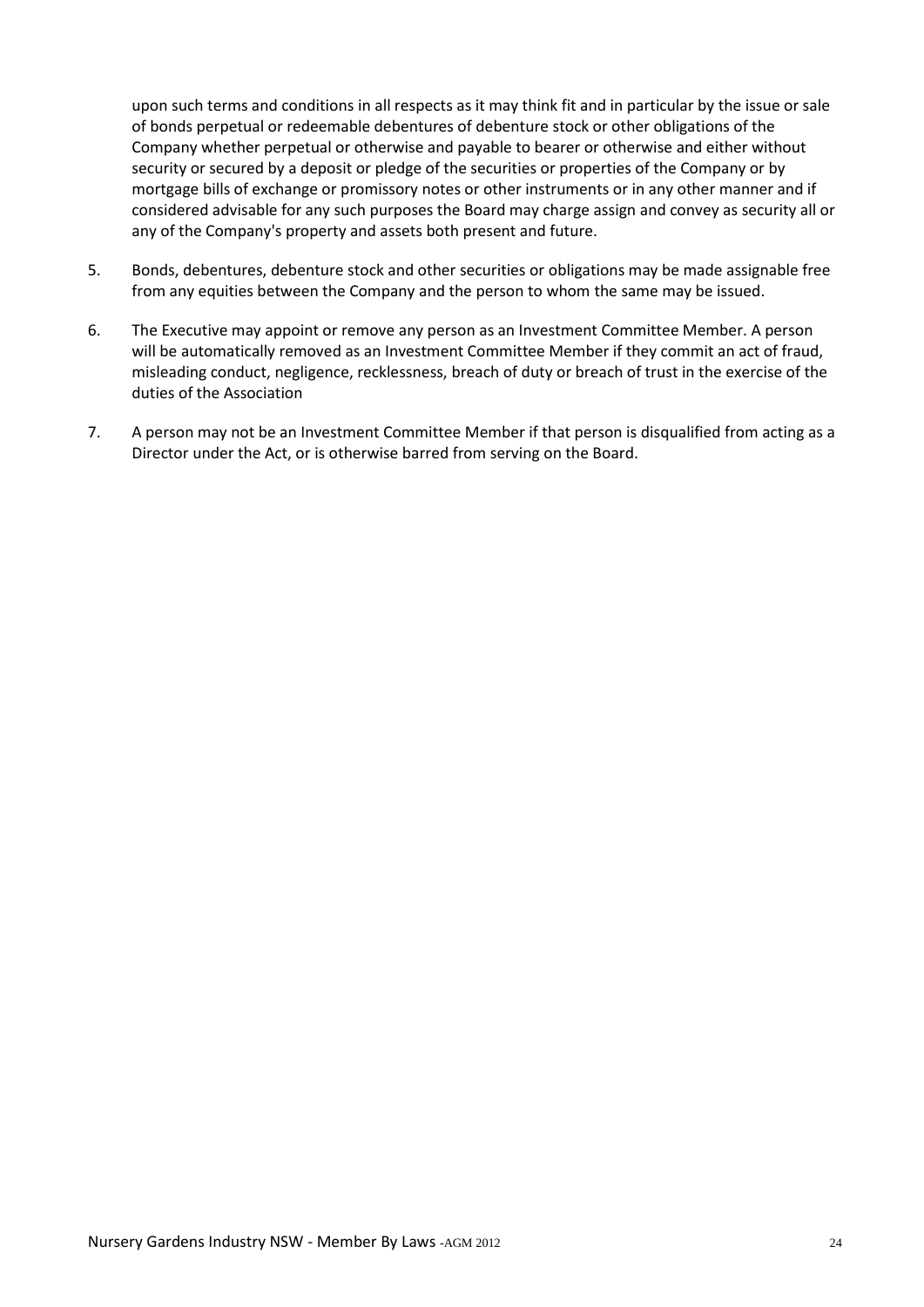#### <span id="page-24-0"></span>**12. TRADE DAY BY-LAWS**

| <b>Version Number</b> |   |                           |
|-----------------------|---|---------------------------|
| <b>Responsibility</b> | - | <b>Board of Directors</b> |

*(Identify the person within the organisation responsible for updating or maintaining this policy)*

| Date last updated/<br>approved by the Board | $\overline{\phantom{a}}$ | <b>19 October 2012</b>                                                                                                            |
|---------------------------------------------|--------------------------|-----------------------------------------------------------------------------------------------------------------------------------|
| Location of original policy                 |                          | (Identify where the policy is stored, either electronic<br>$\overline{\phantom{a}}$<br>and/ or hard copy within the organisation) |
| <b>References</b>                           |                          | (Document any reference to other policies or<br>$\overline{\phantom{a}}$<br>documents relevant to this policy)                    |

Effective between the Nursery & Garden Industry NSW & ACT Limited (NGINA) and stallholders, being financial members of NGINA and interstate NGIA associations, Buyers and Visitors permitted to enter the grounds at 344-348 Annangrove Road, Rouse Hill.

#### **BY ORDER OF THE BOARD OF DIRECTORS**

#### **Standholders**

- 1. Entry to sell nursery and trade related goods at Trade Day is available to all members of NGINA and members of reciprocal NGI State Associations on a permanent or casual basis. Please refer to the current price schedules.
- 2. Agreements for permanent trade day stands when available, shall include payment of a one off non-refundable licence fee as determined by the Board of NGINA. Refer to current price schedule.
- 3. Standholder accounts are to be paid on strict 30 day accounts unless NGINA requests COD payment, however, in the event that the agreed terms of credit are not met and payments are not forthcoming, such delinquency will result in the standholder being advised at the end of the second Trade Day that they are in arrears and that permission to attend the next (third) and subsequent Trade Days is suspended until all outstanding payments are made.
- 4. If a Permanent standholder (other than a lock-up holder) cannot attend Trade Day, the Trade Day Co-ordinator should be notified at least five days prior to such date when efforts will be made to find a casual occupier for the stand. If the Trade Day Coordinator is able to find a casual occupier, the fee for the day will be waived. Should this not be possible, the usual fee shall be payable by the standholder.
- 5. Any member or reciprocal member who is not a standholder and wishes to promote products and services to stallholders/buyers must first obtain permission from the Trade Day Coordinator and pay in advance a roaming fee.
- 6. Badges remain the property of NGINA. If a business ceases to trade, or staff members leave its employ, NGINA must be notified and the badges destroyed. If a member/standholder loses a badge, a replacement fee will be charged.

NB: The Board of Directors in its absolute discretion may permit other appropriate arrangements for the payment of fees other than set out in Clause 3, where in their opinion special circumstances permit.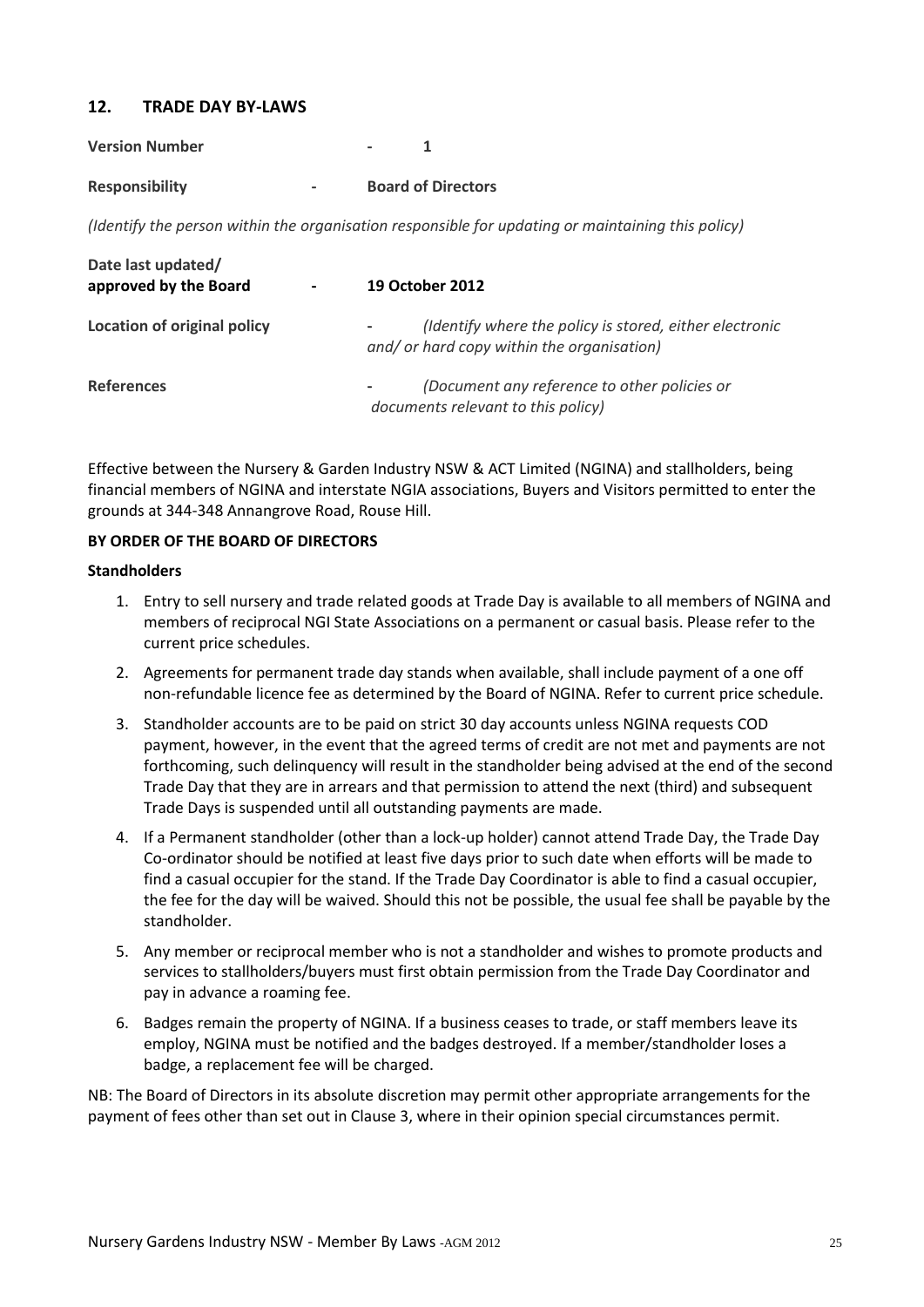#### **Buyers**

It is the responsibility of NGINA in accordance with Council Regulations to ensure that registered buyers are legitimate retailers who onsell to the public. In the interests of NGINA and its member standholders, NGINA reserves the right to deny a buyer's application, if the applicant is not considered a legitimate business or trading within the industry, and if applicable, is not registered to trade in NSW. In order to serve its members, the following terms and conditions will apply to all Buyers.

- 1. To be eligible for a Buyer's badge, 80% of the Buyer's business must fall within the nursery and garden industry.
- 2. Under NSW legislation, unless a business is trading as a sole trader under his/her name only, all trading businesses must be registered to trade in NSW, either through ASIC (if they are an constitutional corporation) or through the Office of Fair Trading (if they are a sole trader or partnership).
- 3. Buyer Application forms should be accompanied by 3 trade referees and a current Certificate of Registration, if applicable.
- 4. Entry to the Trade Day site may only be gained in any one of the following ways:
	- a. The wearing of a current Member or Buyer Badge.
	- b. The wearing of a temporary Buyer Trade Day badge issued and valid for the day of issue only.
	- c. The wearing of a temporary Non-Buyer/Visitor Badge [Red] and valid for the day of issue only.
- 5. Temporary Buyer and Non-buyer/Visitor badges will be issued up to 2 times. Persons wishing to attend thereafter will be required to apply for a Registered Buyers Badge or become a member of NGINA. If assistance is required in filling out an application form, please ask the Trade Day Coordinator.

Badges remain the property of NGINA. If a business ceases to trade, or staff members leave its employ, NGINA need to be notified and the badges destroyed. If a member/buyer loses a badge, a replacement fee will be charged.

#### **TERMS AND CONDITIONS**

#### **STANDHOLDERS:**

The Trade Day Market is managed and operated by the Nursery & Garden Industry NSW & ACT (NGINA) on behalf of its members. Permission to operate Trade Days on this site is on approval of the Baulkham Hills Shire Council, which expressly prohibits retail sales.The By-Laws are intended to provide the framework within which the Market can operate and provide an orderly, safe and workable environment for standholders, buyers and visitors.

All standholders must comply with requests of NGINA staff or the security personnel who are on the site.

NGINA accepts no responsibility for the theft, damage or destruction of any plant material, allied product, display fitting or equipment or any other property whatsoever brought or left on the Trade Day site.

All standholders shall be responsible for the complete repair of any NGINA property damaged by them during all Trade Day activities.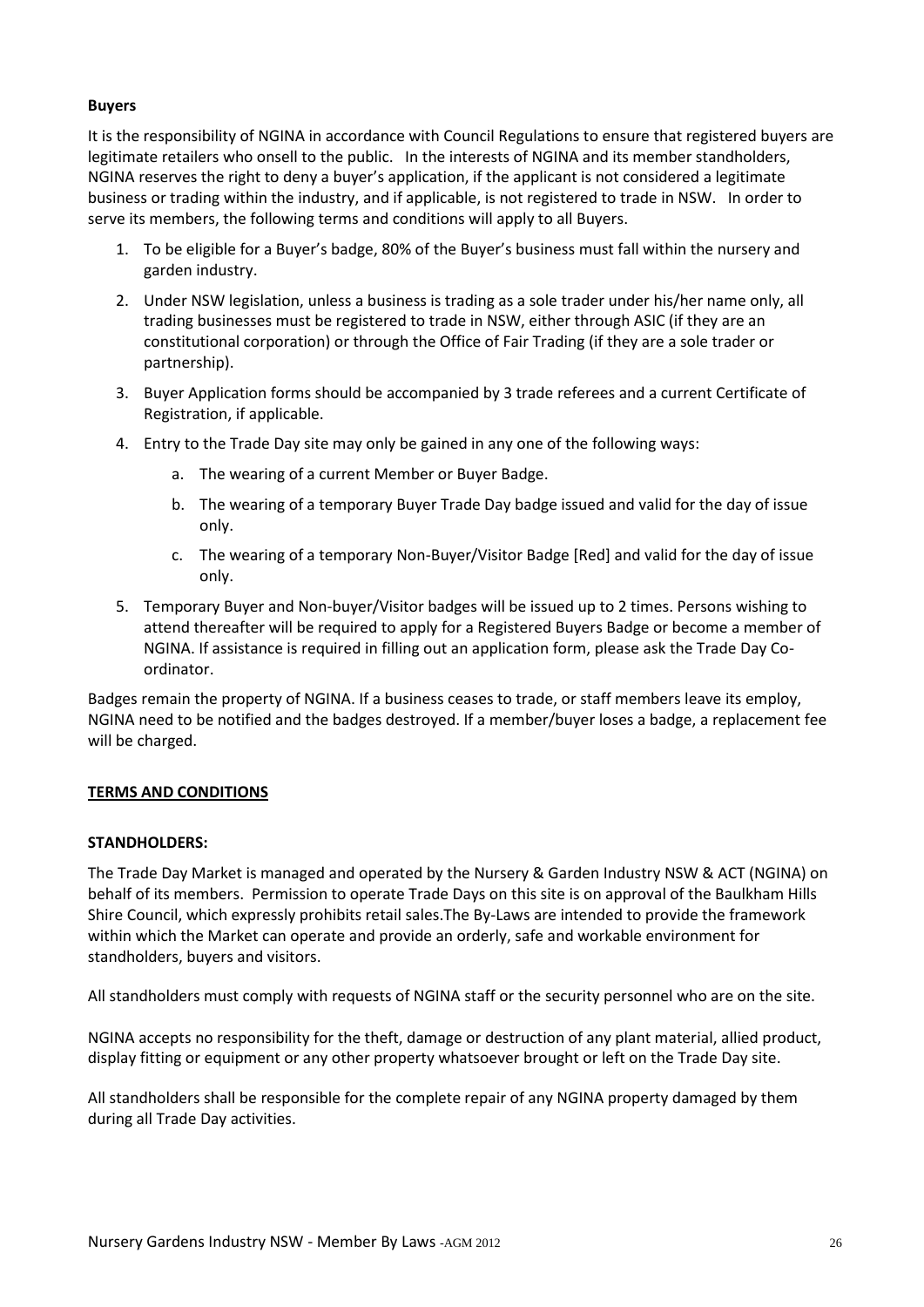#### **1. Eligibility**

- a. **Members Only:** Only bona fide and paid-up members of NGINA can be a standholder at the NGINA Trade Day.
- b. **Interstate Standholders:** It is at the discretion of the Trade Day Committee whether interstate businesses of NGIs are permitted to sell product at Trade Day.
- c. **One-off attendance by non-members, e.g. Government Departments:** This is at the discretion of the Trade Day Committee.
- d. **Outstanding Membership Fees:** Members that have outstanding fees to NGINA may have their privileges for Trade Day stands reviewed.

#### **2. Certificate of Currency**

a. All standholders must hold Public Liability Insurance in respect of their activities at their stand. It is a requirement that Public Liability Insurance is for a minimum sum of no less than \$10 000 000 and should include the clause "all over Australia". (It is recommended that the policy be endorsed to cover product liability as well.) All standholders must provide NGINA with a current copy of their Certificate of Currency as it falls due (in respect to permanent standholders) and casual standholders shall provide a copy when booking stands, if it has not been previously provided.

#### **3. Setting up of Stands**

- a. The official set up time is between 5pm on Monday prior and 6am on Trade Day Tuesday when the Security Guard is on duty. Set up outside of these times is at the discretion of the Trade Day Committee and at the standholder's own risk.
- b. Standholders will ensure that their stands comply with all WorkCover standards and be operated by all standholder workers under all current Work Health and Safety Guidelines.
- c. All stand structures or display units must be approved and be of a standard acceptable to the Trade Day Committee.

#### **4. Type of Stands**

- a. Casual standholders may be moved to a different stand each Trade Day, depending on the availability of casual sites.
- b. NGINA will provide standholders with a suitably sized noticeboard displaying their business trading name.

#### **5. Trading Details**

a. Buyers can enter at 6am to peruse stock.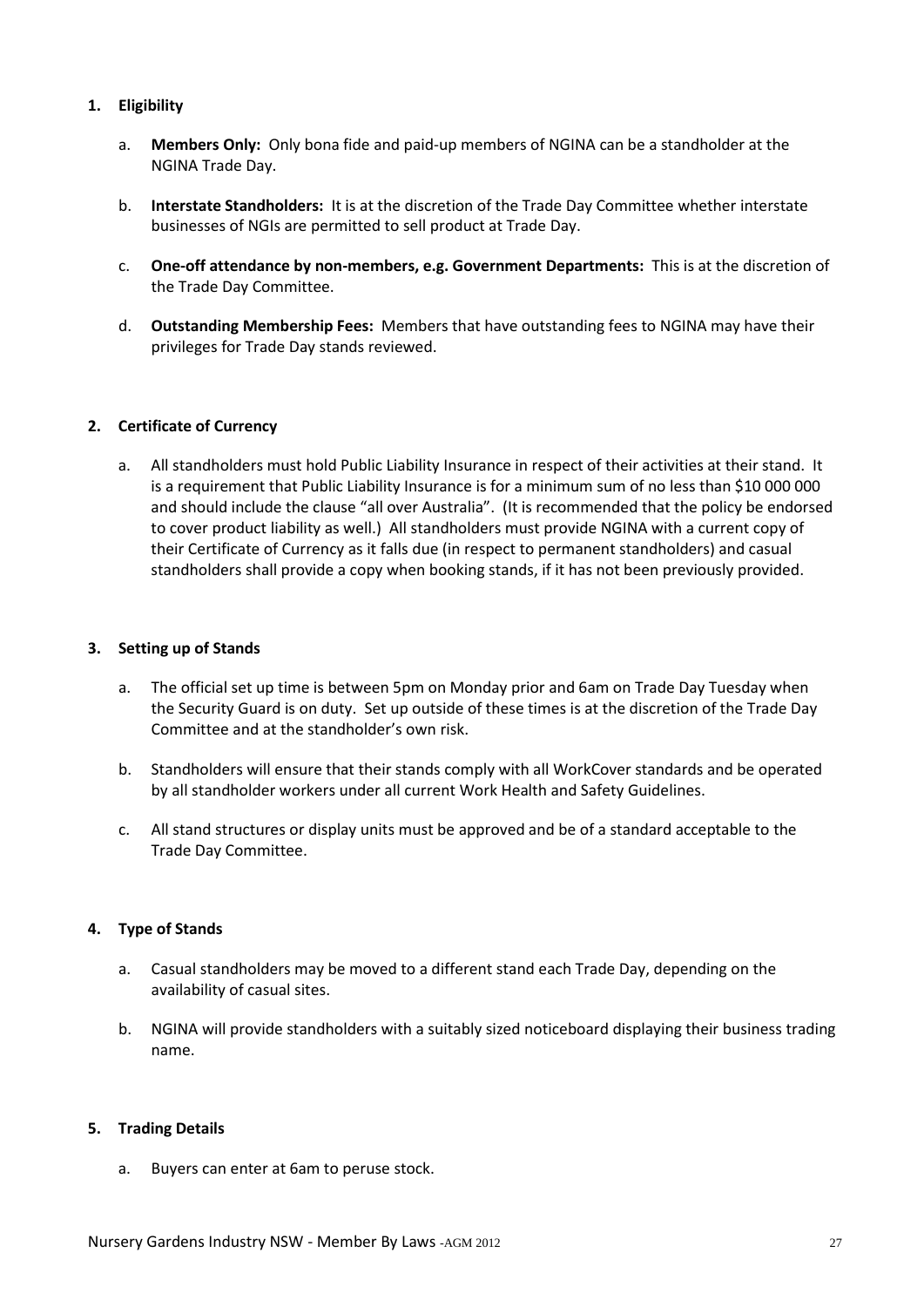- b. Taking of orders can commence at 6am.
- c. Movement of stock is only to occur between 6am and 11am.
- d. Trading is not permitted in the car parks.
- e. Placement of goods is not to extend beyond the stand boundary

#### **6. Packing Up & Moving Out**

- a. From 11am standholders can start packing up their stands, unless sold out prior to this time.
- b. Standholders must maintain their stand in a clean and orderly condition, remove all rubbish and leave the stand in the same condition as it was found.

#### **7. Parking and Speed Limits**

- a. All standholder vehicles must be parked in the car parks designated by the Trade Day Committee, unless the standholder has a truck stand.
- b. There is a "walking speed" speed limit (5km/h) within the Trade Day site.
- c. The directional arrows must be followed for safety and traffic flow.

#### **8. Trade Day Identification Passes**

a. Standholders must wear their identification pass at all times. Goods may only be sold to people wearing Member, Buyer or Visitors badges.

#### **9. Stock Management on Stand**

- a. Stock must not be transferred to buyers before 6am
- b. All sales by a standholder must be invoiced on their own invoices.

#### **10. Distribution of Promotional Material / Brochures**

- a. Hawking is not permitted on the Trade Day site.
- b. Standholders are permitted to distribute brochures and other promotional material from their stands. Any electronic media would need to be approved by the Trade Day Committee.
- c. Non-standholders are not allowed to distribute marketing material / brochures at the market.
- d. Marketing and promotional materials will not be distributed from the Security Guardhouse unless authorised by the Trade Day Committee.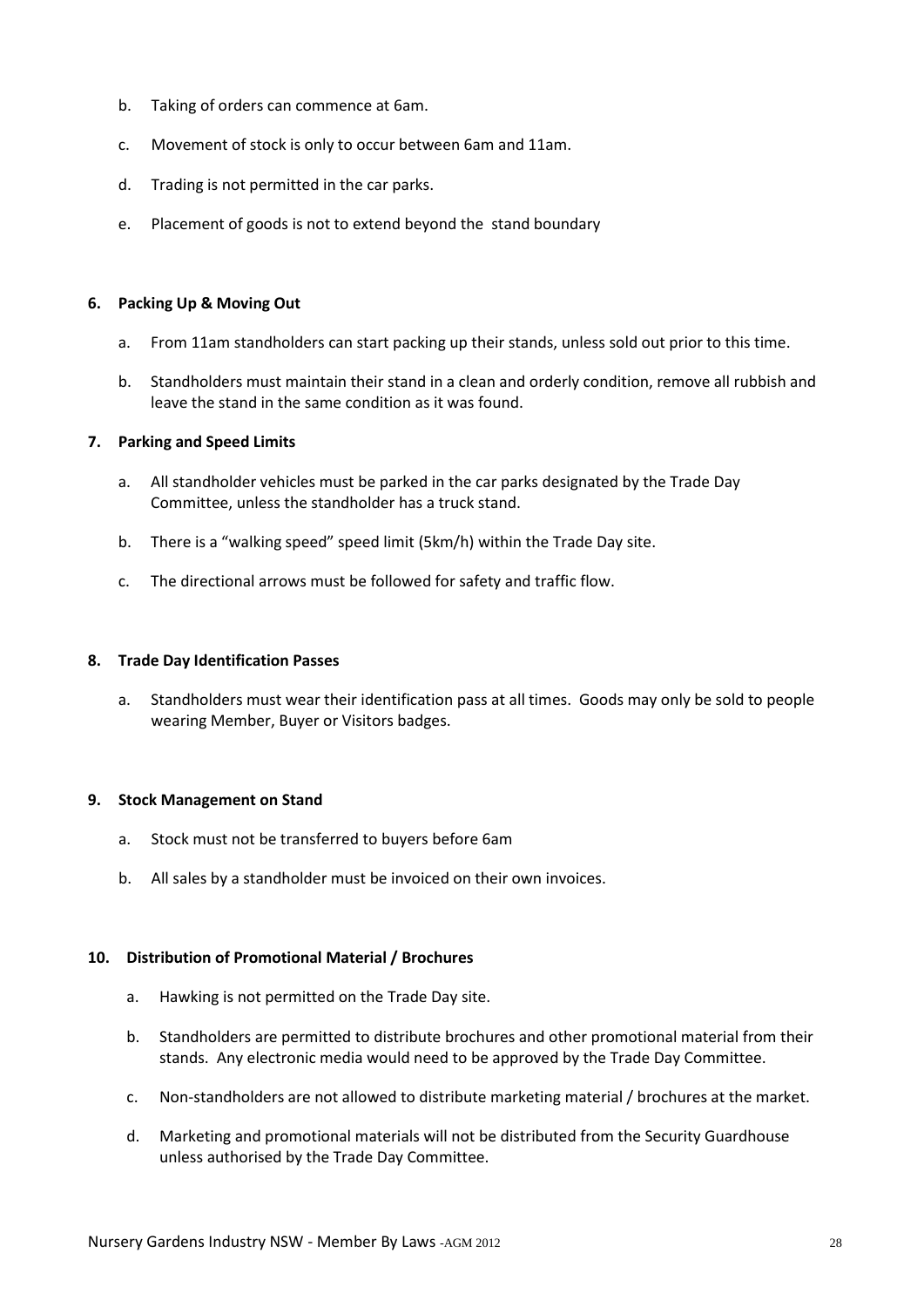#### **11. Pets**

a. No pets are permitted within the trading area.

#### **BUYERS AND VISTORS:**

#### **1. Eligibility & Attendance**

- a. Only bona-fide buyers are eligible to attend the NGINA Trade Day and must be an approved business type as outlined on the official Buyer Application form. All buyers must be registered before attending.
- b. Visitors will be asked for confirmation of identity and proof of business at entry to Trade Day.
- c. All buyers and visitors must display their buyers or visitors badge at all times when in the market.

#### **2. Management**

a. All activities of trade Day shall be managed through the Trade Day Committee and their nominated

co-ordinator and the NGINA staff.

#### **3. Applications for Trade Day Badges**

a. All applications for Trade Day badges must be via the official Buyer Application form available from NGINA.

#### **4. Trading Hours**

- a. Buyers can only enter the site after 6am.
- b. Placing of orders may commence at 6am.
- c. Movement of stock only permitted after 6am until 11am.

**Note:** It is vital that we all adhere to these rules to create fair and equitable trading for all.

#### **5. Packing Up and Moving Out**

a. All purchases should be finalised by 11am and stock is to be removed from the stand by 11am.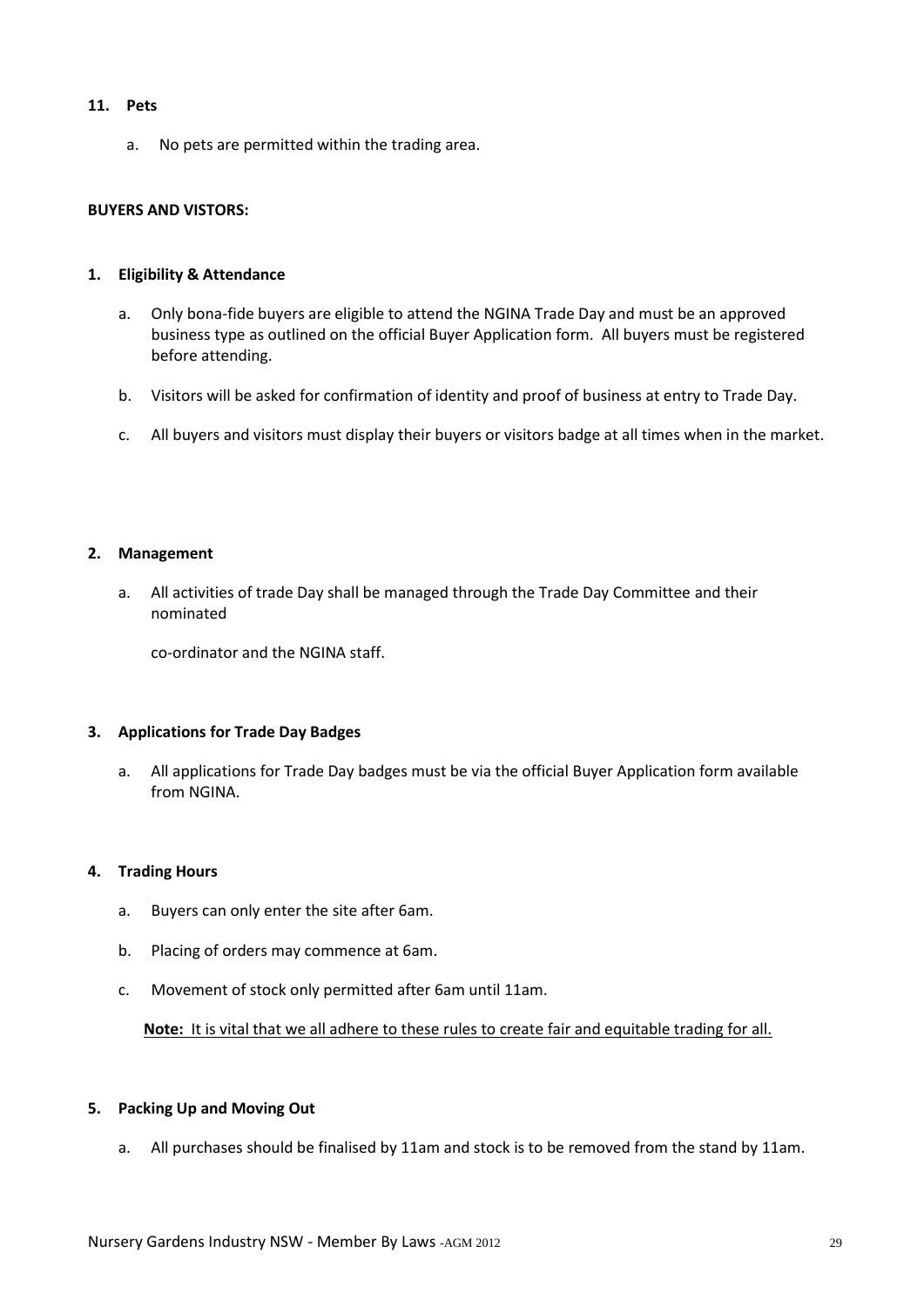#### **6. Use of Trolleys**

a. NGINA provides trolleys free for buyers to transfer their purchases to vehicles. Trolleys can be collected from Shed 4 and must be signed in and out by the user. Non-return or loss may result in a claim against the borrower or user for the cost of the trolley.

#### **7. Parking & Pedestrian Traffic**

- a. All buyers' vehicles must be parked in the buyer's car parks as designated.
- b. All pedestrian walkways must be adhered to for safety reasons.

#### **8. Trade Day Identification Passes**

- a. Buyers and visitors must wear their Identification Badges at all times.
- b. Badges are not transferable and must be worn by the nominated attendee.

#### **9. Children in Attendance**

**.**

- a. Children must be monitored and remain safely in your strict control.
- b. We request that children do not ride in trolleys.
- c. The use of bikes, roller blades or skate boards is strictly forbidden for safety reasons.

#### **10 Buyer Vehicle Access and Speed Limits**

- a. Buyers are to park in designated areas. No vehicles may be taken into the trading site, unless issued with a Truck / Vehicle Pass by the standholder once trading has commenced at 6am.
- b. There is a walking speed limit of 5km/h within the Trade Day site
- c. The directional arrows must be followed for safety and traffic flow.

#### **Pets are not permitted at Trade Day at any time**

#### **FAILURE TO COMPLY WITH THE ABOVE RULES MAY RESULT IN THE CANCELLATION OF YOUR REGISTRATION.**

These rules are subject to change by the Trade Day Committee at which time you will be notified accordingly.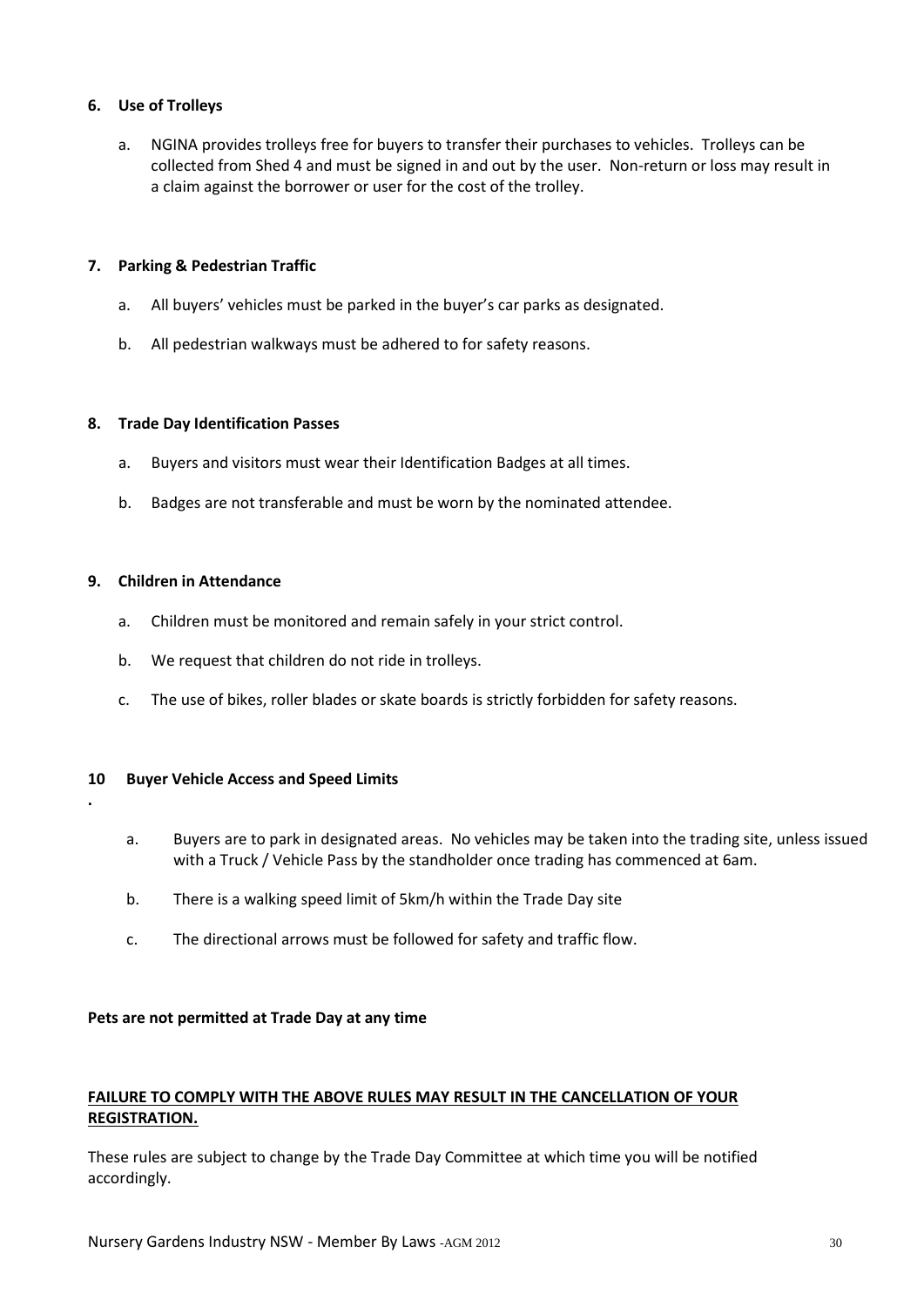### **EXAMPLES ONLY**

#### <span id="page-30-0"></span>*13. COMPLAINTS*

#### 13.1 *AIM OF PROCEDURE*

*To negotiate an equitable resolution to any complaint between a consumer and a member or between two members in a way which is acceptable to both parties and with a minimum of delay, cost and administration.*

#### 13.2 *Policy that identifies:*

- *Appointment of committee, composition of committee;*
- *Roles and responsibilities*
- *Any fees involved for lodging complaints;*
- *Types of complaints i.e. Member v Member, Consumer V Member etc.*
- *Role of staff versus committee*
- *Forms for lodging complaints and what needs to be completed;*
- *Mediation Process;*
- *Process and penalties for any disciplinary action*
- *Review by NGINA Board;*
- *Process of appeal;*
- *Action to be taken if appeal unsuccessful.*

#### <span id="page-30-1"></span>*14. CODE OF CONDUCT*

*Outline of Code of Conduct for NGINA Members, Board and staff including:*

14.1 *SPEAKING IN AN OFFICIAL CAPACITY*

*Who can speak, who decides, what happens when breached.*

#### 14.2 *MEDIA CONTACT*

*Who can speak, who decides, what happens when breached.*

#### <span id="page-30-2"></span>*15. SAFETY*

15.1 *AIM*

*To have in place a proper organisation and procedure to deal with safety issues, including investigating, reporting on, and making recommendations to the Board on all matters affecting safety within the industry.*

#### 15.2 *PRINCIPLES OF OPERATION*

*Outline of process*